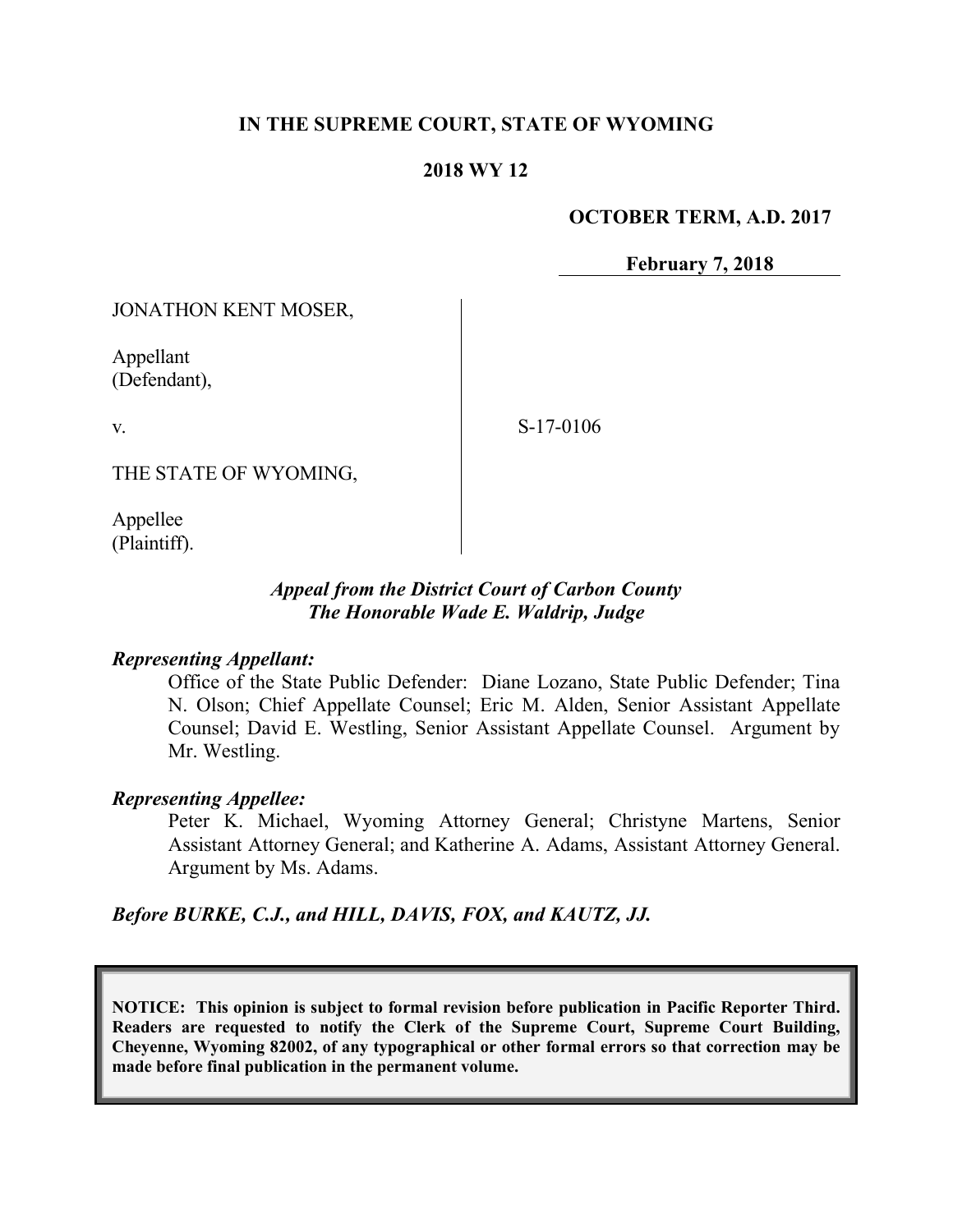**HILL,** Justice.

[¶1] Following a jury trial, Jonathon Moser was convicted of three counts of second degree sexual assault of a minor and one count of first degree sexual assault of a minor. Mr. Moser claims the district court abused its discretion in admitting other acts evidence under W.R.E. 404(b) and in applying the rape shield statute to limit cross-examination of one of the victims. We affirm.

### **ISSUES**

[¶2] Mr. Moser presents two issues on appeal, which he states as follows:

- I. Did the trial court abuse its discretion by allowing the testimony of P.S., J.G., K.J., and A.R. in violation of Rule 404(b)?
- II. Did the trial court abuse its discretion by prohibiting Mr. Moser from cross-examining A.C. on her prior experience as a complaining victim?

# **FACTS**

[¶3] In 2014, the Rawlins Middle School in Rawlins, Wyoming hired Jonathon Moser as a 7th grade special education teacher for the 2014-2015 school year. In that capacity he was assigned any 7th grade student who had been placed on an individual education program (IEP). Mr. Moser also had volunteer duties, which are extra duties assigned on a volunteer basis and for which a teacher does not receive any additional compensation. Mr. Moser's volunteer duties were assisting with the middle school volleyball program and supervising the tardy detention program.<sup>1</sup>

[¶4] During the 2014-2015 school year, AC was in the 8th grade at the Rawlins Middle School. She was thirteen years old when the school year began and turned fourteen in October 2014. AC was also on a diversion program, which is a program "where juveniles who are getting in trouble for the first time with law enforcement have an opportunity to do a precourt and an unofficial probation." AC was on the program for a shoplifting charge and was required through the program to meet with a diversion and probation officer.

 $\overline{a}$ <sup>1</sup> The Rawlins Middle School was trying to reduce student tardiness by requiring students to serve a thirty-minute after-school detention each time they reached five "tardies." Students served those detentions in Mr. Moser's room and were required to sit quietly for thirty minutes. In hopes that the program would act as a deterrent, students were not permitted to bring any materials to the room and were not permitted to do homework.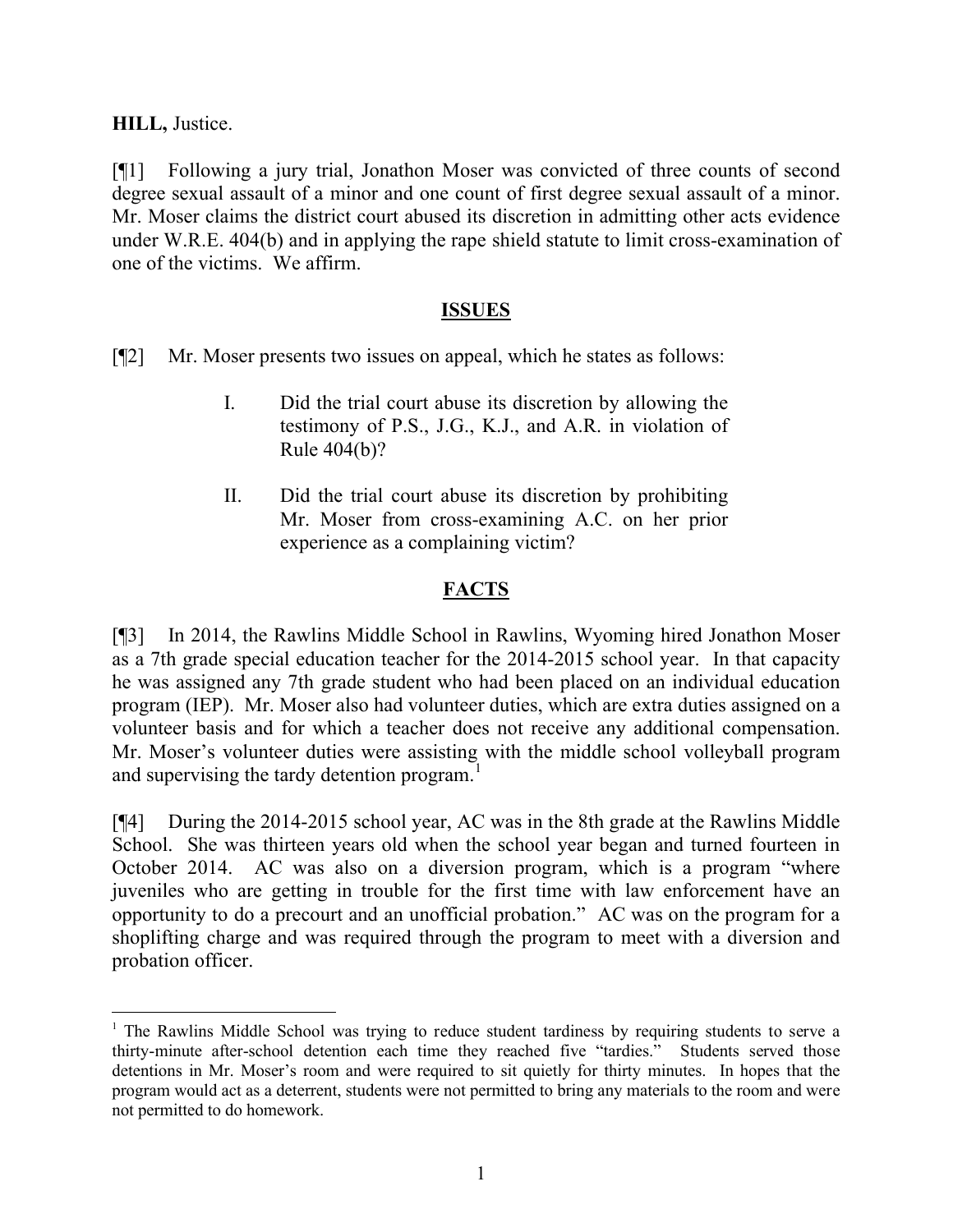[¶5] In February 2015, during a meeting with her probation officer, AC disclosed that on an occasion when she was serving a tardy detention under Mr. Moser's supervision, he required her to sit next to him at his desk and he rubbed her leg and tried to hold her hand. AC described what happened on that occasion with Mr. Moser:

> Q. And can you describe for the jury exactly what he was doing with his hand on your leg? When you say "rubbing," you've got to describe it in detail.

> A. I don't know. He was—just, like, had his hand rubbing up and down my leg.

\* \* \*

Q. Where were your hands at, [AC]?

A. In my lap.

Q. And at any point, did Mr. Moser try to touch your hands?

A. Yes.

Q. And can you tell me about that?

A. My hands were, like, folded in my lap, like how they always are. And he would, like, put his hand on top of mine, like that, and would try holding it, but I pulled away.

Q. What did you do when he was touching your leg?

A. I started to, like, move away.

Q. Did he say anything to you as you moved away from him?

A. He told me that – like, as I was moving away, that if I moved, I was going to get another day of detention.

> Q. Did you get assigned another day of detention? A. Yes.

[¶6] In response to the report from AC, AC's probation officer, who was herself a deputy sheriff, contacted the Carbon County Sheriff's Office. Sheriff's Deputy Tom Lakia responded to that call and spoke with AC and her father and then interviewed AC. Following his interview of AC, Deputy Lakia interviewed several other students identified by AC as possibly having additional information. Through those additional interviews, Deputy Lakia "learned just a little bit of further inappropriate touching with at least two more students," but none of the interviews revealed touching of genitalia. The touching that was reported involved students who served detentions, participated in volleyball, or both.

[¶7] Deputy Lakia prepared a report on his findings, and after discussions with school officials and the county attorney's office, the decision was made that there was insufficient evidence to pursue criminal charges against Mr. Moser. It is not clear from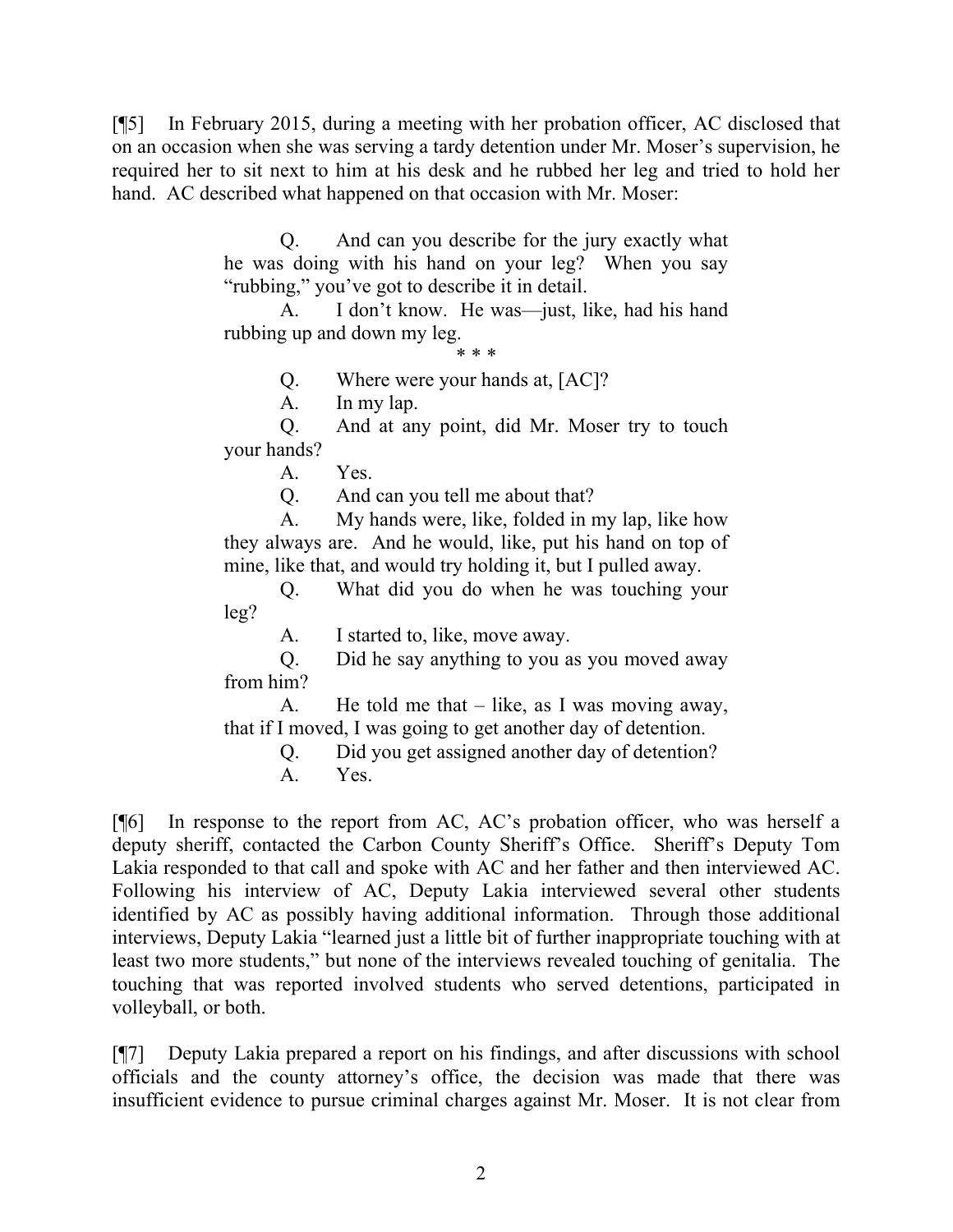the record whether Mr. Moser's 2014-2015 contract with the Rawlins Middle School was terminated or he was placed on administrative leave for the remainder of his contract, but he did leave the school following the investigation into the allegations of inappropriate touching.

[¶8] In the spring of 2015, the Glenrock High School in Glenrock, Wyoming hired Mr. Moser to fill a special education position which placed him in charge of two severely disabled students. Mr. Moser's duties also included assisting the school's other two special education teachers as needed and essentially working as a team in the special education department. Mr. Moser and the high school's principal, Chris Gray, discussed the possibility of Mr. Moser serving as an assistant freshman volleyball coach, but they never got beyond discussing the idea.

[¶9] In January 2016, Principal Gray was visited by JB, a student in the high school's 9th grade, along with her mother and grandmother. JB reported that on the prior Friday, she attended a session of Academic Plus for one of her classes.<sup>2</sup> JB reported that her teacher was in and out of the room during the session and on one occasion when her teacher was out of the room, Mr. Moser entered the room, started rubbing her shoulders, and told her when she was done she could come to his classroom. When JB completed her Academic Plus session, she left the room and headed to her locker, which required that she pass Mr. Moser's room.

[¶10] JB reported that when she passed Mr. Moser's room, he was seated in the entry alcove reading a book and he stood up and said "hi" to JB. He then started kissing her and pulled her into his classroom and pressed her against a countertop in the room. Mr. Moser "started to dry hump" JB and touched her breasts and vagina above her clothing. JB described what happened next:

Q. How long did this go on for?

A. I don't know. A couple of minutes.

Q. Were you and Mr. Moser – were you talking at all during this time?

A. No.

l

Q. Did you say anything to him as this happened?

A. I just told him that I needed to leave because my mom was downstairs waiting for me.

Q. Was your mom downstairs waiting for you?

A. No. My brother was downstairs waiting for me.

<sup>&</sup>lt;sup>2</sup> Fridays at the Glenrock High School are half days. Academic Plus is a program whereby students who are failing a class will attend that class on Friday afternoons to work on improving their grade in that class. According to JB, Mr. Moser asked JB if she had to attend Academic Plus and she informed him that she did and in whose classroom she had to attend.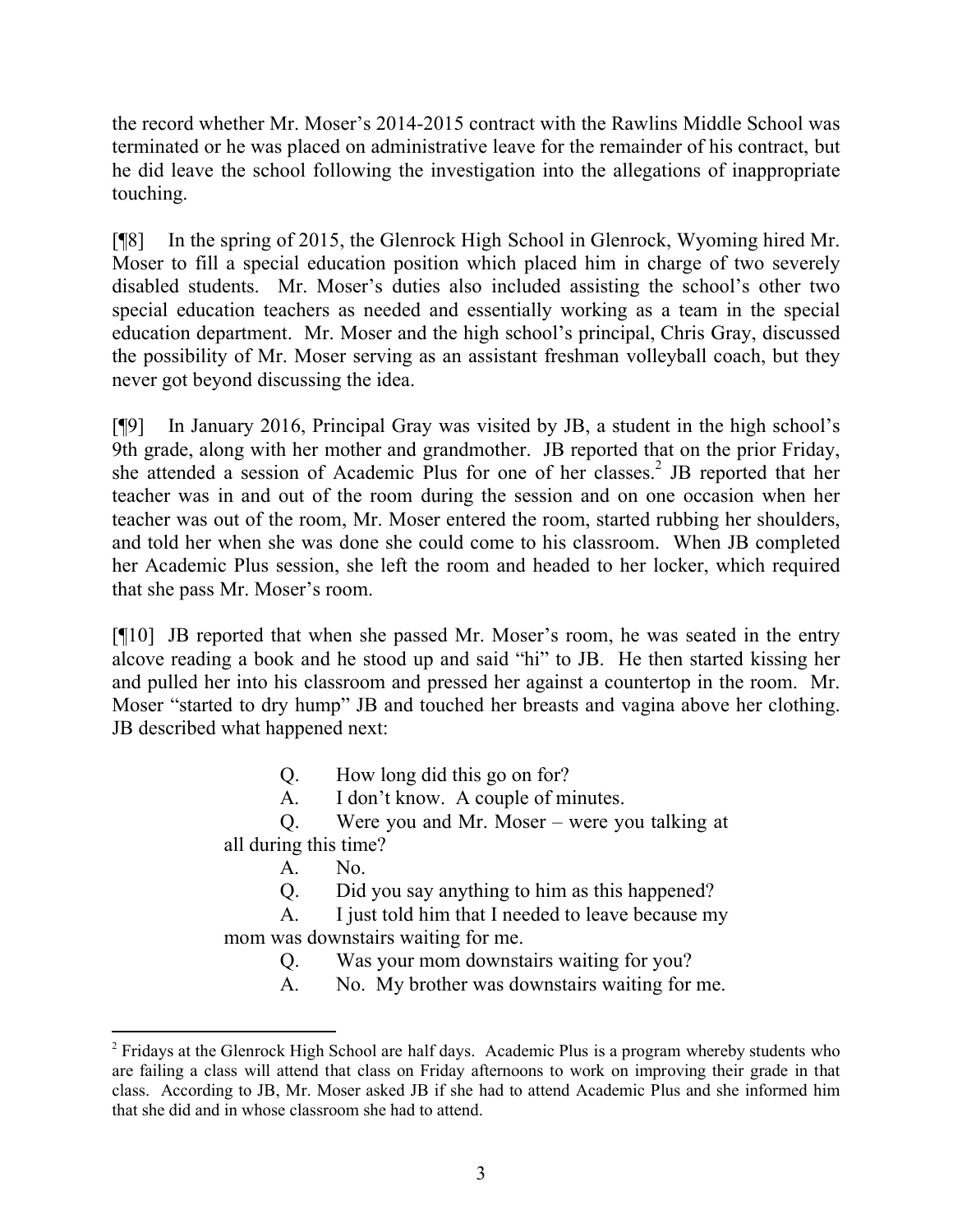Q. Why did you say your mom was downstairs waiting?

A. I don't know.

Q. Did Mr. Moser say anything back to you?

A. He asked me if there was anything he could do to make me stay.

Q. What did you tell him?

A. I told him, no, that I needed to leave.

Q. Did you leave at that time?

A. Yes.

Q. Where did you go?

A. I went downstairs and I got in the truck with my brother and went home.

Q. [JB], did you tell anyone right away?

A. No.

Q. Why not?

A. Because I was scared.

Q. What were you scared of?

A. I don't know.

Q. When did you tell someone?

A. The Monday after it happened.

Q. Can you explain to us how that came about that you told someone?

A. I saw him in his classroom before – or, like, right when school started, and he just waved at me. And I just had a mental breakdown, and I went to the bathroom and I called my mom and told her she needed to come get me.

[¶11] Principal Gray reported the incident to law enforcement, and Officer Felton of the Glenrock Police Department responded to the call. During the course of his investigation, Officer Felton located two additional students with similar reports, and he also learned of the earlier Rawlins Middle School investigation. Officer Felton contacted Deputy Lakia in January 2016 to discuss the Rawlins investigation, and Deputy Lakia decided to re-interview the Rawlins witnesses.

[¶12] Officer Felton and a deputy from the Converse County Sheriff's Office, Deputy Koss, traveled to Rawlins, and together with Deputy Lakia they re-interviewed the Rawlins witnesses. During their first interview of AC, which occurred in January 2016, AC reported the same incident of touching she had reported in her 2015 interview. In a subsequent interview about a week and a half to two weeks later, in February 2016, AC reported an additional incident in which Mr. Moser forced her to have sexual intercourse. AC described that incident: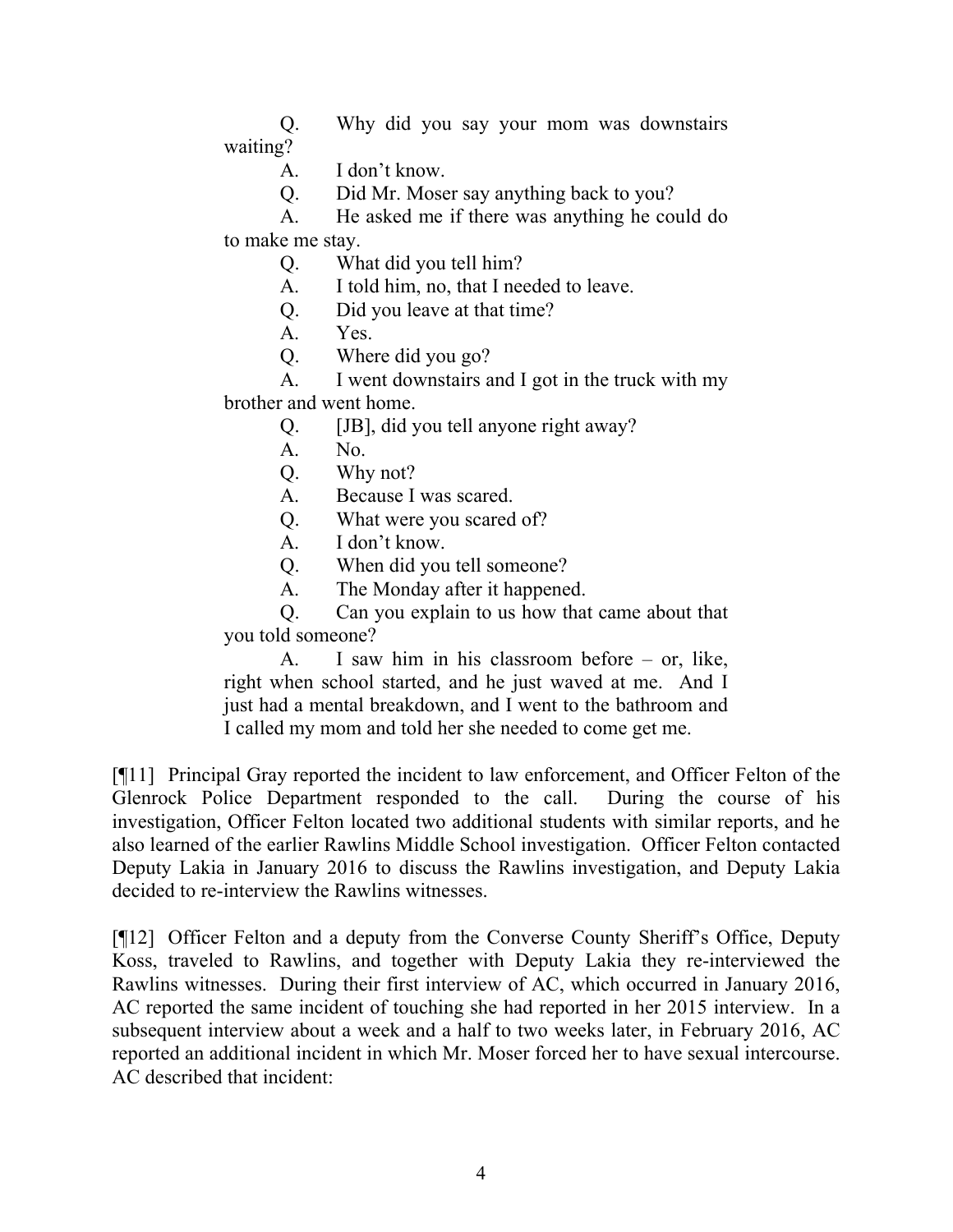Q. Okay. So let's talk about the third time you get called down. Did you get called to the office?

A. Yes.

Q. Did you have to go serve detention with Mr. Moser?

A. Yes.

Q. Were there any other kids that day?

A. They called a couple, but no one else showed

Q. Did you end up going to Mr. Moser's room for detention?

A. Yes.

up.

Q. Where did you go when you got to the room?

A. To where I normally sat, on the side of the tables, on the right side.

Q. And was the door to the classroom open or closed that day?

A. That day, it was completely closed.

Q. The other days that you served detention, was the classroom door open or closed?

A. It was a little bit open, propped open by a doorstop.

Q. On both of the other days?

A. Yes.

Q. Where did Mr. Moser sit when you got to detention?

A. He grabbed his papers and came over and sat – like, because there's separate tables – he sat at this one, and I was at this one. So it was, like, kind of by me.

Q. Did you guys talk at all during detention?

A. No.

Q. Did he say anything to you?

A. Yes.

Q. What did he say to you?

A. He kept asking my why I was scared.

Q. Did you act like you were scared?

A. I didn't think I was, but I don't know.

Q. Were you scared that day?

A. A little bit, yeah.

Q. What were you scared of?

A. I don't know. I was just really uncomfortable being in there by myself.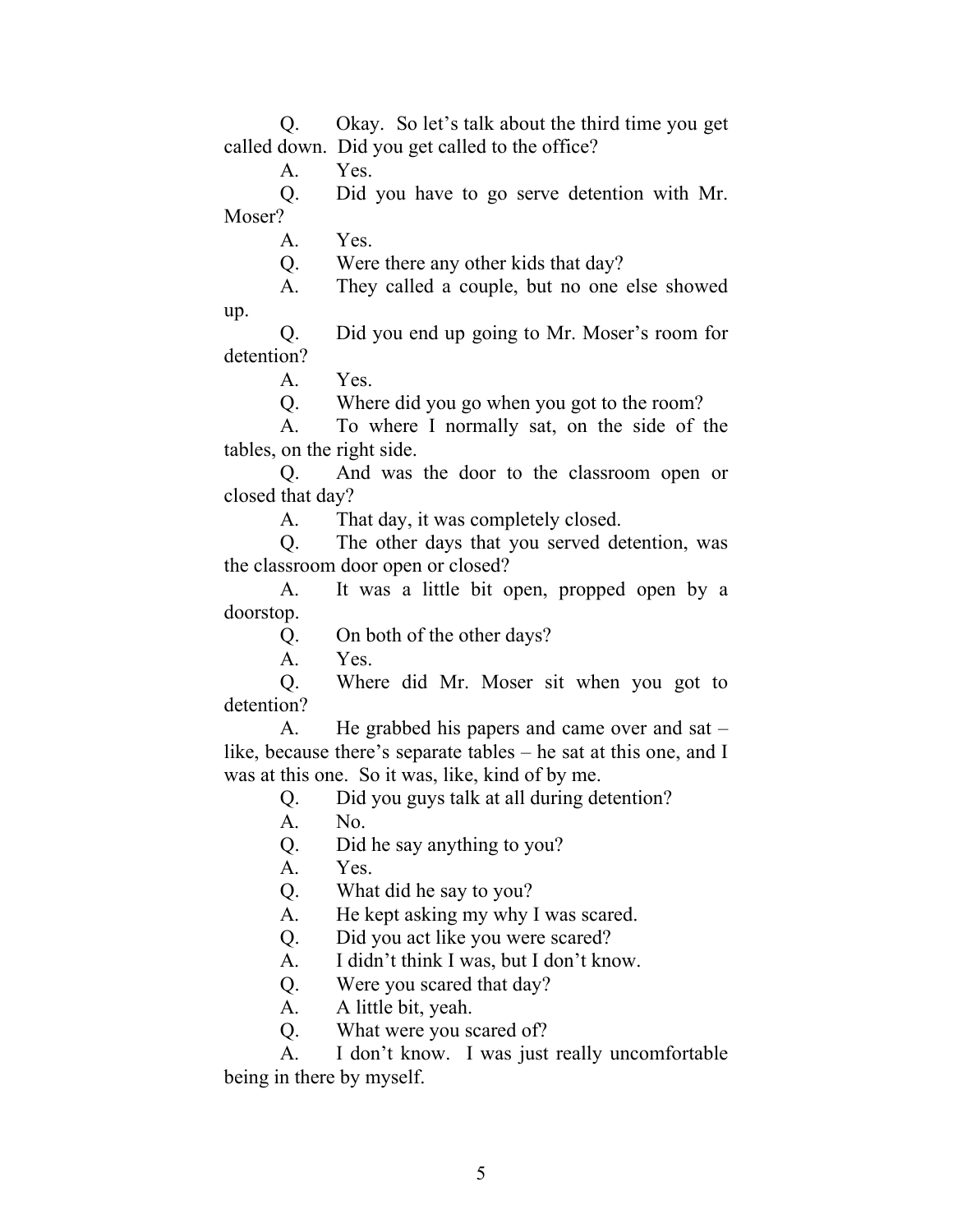Q. Did anything happen when you were in that classroom that day?

A. Yes.

Q. Can you describe what happened?

A. He, like, kept asking me if I was scared, and I just kind of ignored him. And he got up and was, like, moving my hair and telling me that I had nothing to worry about.

And he started – like, he was trying to kiss me. And I was, like – kept trying to move away. And he was kissing me and stuff and ended up taking off my shirt. And I kind of just, like, froze and let it happen. And he took off my shirt and my bra. And I was standing at this point. And I was, like, up against the table, and he was unbuttoning my pants and taking them off.

Q. Was there anyone around at that time other than you and Mr. Moser?

A. No.

Q. Can you describe what happened next?

A. He took my pants off, and they were, like, on the floor. And he put me up on the desk and unbuttoned his pants and had intercourse with me.

[¶13] During their January 2016 interviews, Deputy Lakia, Officer Felton, and Deputy Koss also interviewed other students, including MG. MG was fourteen years old and in the 8th grade at Rawlins Middle School when she encountered Mr. Moser. MG reported three incidents involving Mr. Moser, two that occurred in relation to her volleyball activities and one that occurred when she served a detention under Mr. Moser's supervision.

[¶14] The first incident occurred during a volleyball practice, when MG was warming up in a back gym. MG reported that Mr. Moser called her over to where he was standing alone by the locker room doors and grabbed her breast over her clothing. MG pushed him away and went to the front gym. The second incident occurred on a bus when the volleyball players were returning from an out-of-town tournament. MG reported she was seated in the back of the bus with a blanket over her lap and Mr. Moser sat next to her and rubbed her thigh and vagina over her clothing until she pushed his hand away. The third incident occurred during a detention supervised by Mr. Moser. MG reported that Mr. Moser came and sat next to MG and again rubbed her thigh and vagina over her clothing until she pushed his hand away.

[¶15] On January 29, 2016, the State, through the county attorney for Carbon County, filed an information charging Mr. Moser with three counts of second degree sexual abuse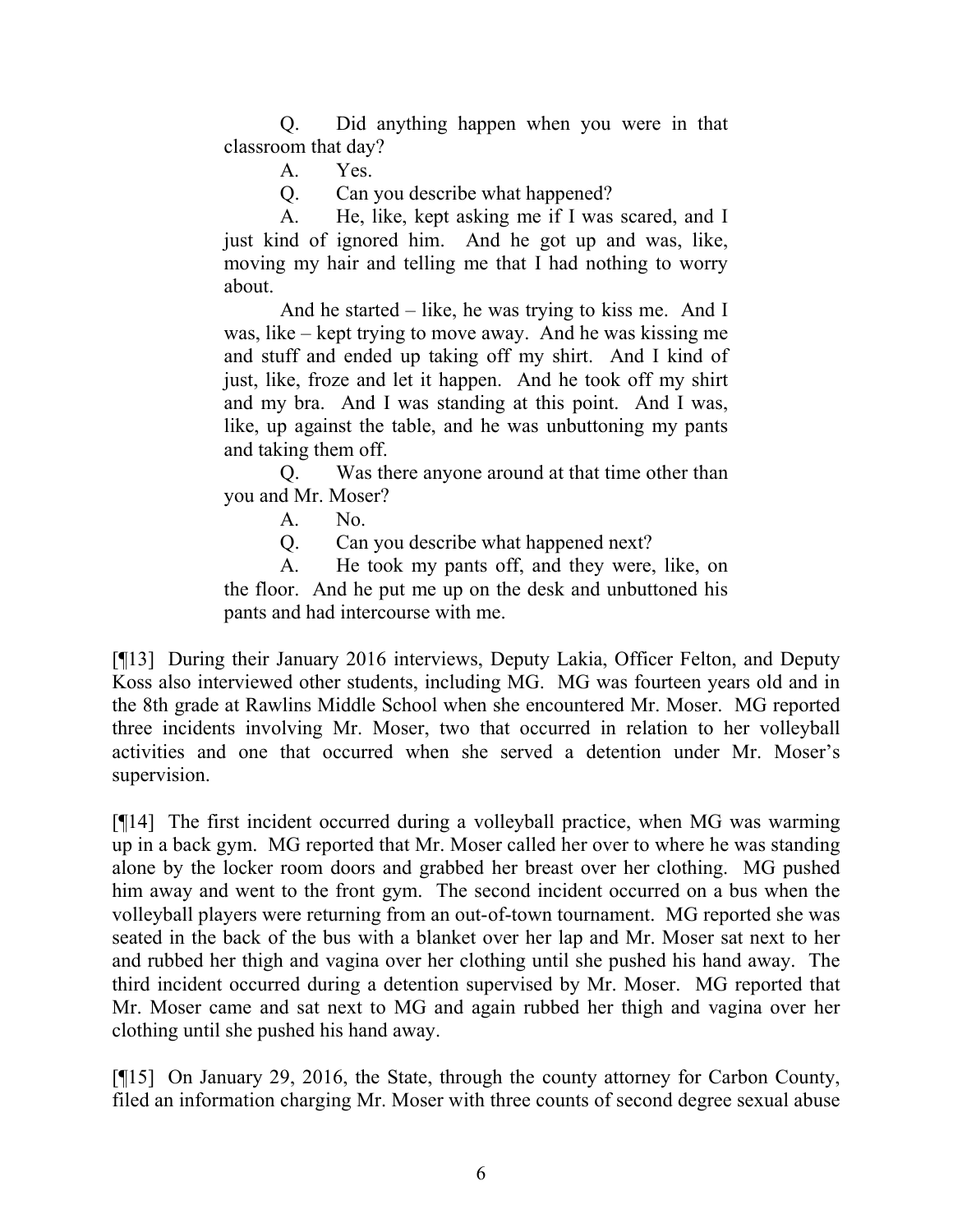of a minor in relation to the three alleged incidents of sexual contact with MG at the Rawlins Middle School. On February 5, 2016, the State filed an amended information, which added a fourth count charging Mr. Moser with first degree sexual abuse of a minor in relation to the alleged incident of sexual intrusion with AC at the Rawlins Middle School.

[¶16] On March 28, 2016, Mr. Moser filed a demand for notice of the State's intent to use 404(b) evidence. On May 4, 2016, the State filed its notice of intent to use 404(b) evidence and identified that evidence as follows:

> 1. A.R. gets a "weird" feeling when Mr. Moser is around. A.R. has had Mr. Moser put his hands under her breasts when he hugs her. A.R. stated he hugs all of the team members this way and believes most of the girls are scared of him. A.R. further stated Mr. Moser had sat next to her and placed his hand on her leg very close to her genital area and caressed her by running his thumb and forefinger in a circular pattern on her upper thigh.

> 2. J.G. believes Mr. Moser is "weird" and stated that he touched her buttocks during volleyball practice in August or early September. J.G. stated she walked away afterwards but then Mr. Moser walked up to her and put his arm around her. J.G told Mr. Moser not to touch her. J.G. demonstrated how she was touched on the buttocks. Mr. Moser placed his hand on her lower back and then ran his hand over her buttocks down to her thigh.

> 3. K.J. says Mr. Moser is "weird" and that once he brushed his hand on her while she was practicing serving in volleyball. K.J. demonstrated the manner in which he did this. Mr. Moser placed his hand on her lower back and ran his hand over her buttocks and down to her thigh. K.J. expressed concern that she was not certain if he would have stopped.

> 4. P.S. said Mr. Moser would come to her classes and sit next to her and make him hold her hand. Mr. Moser would walk with P.S. to her next class holding her hand. P.S. stated Mr. Moser also touched P.S. on the buttocks when she bent over to pick up a book. P.S. told him to stop, and Mr. Moser told her to "stop telling him what to do". P.S. also said Mr. Moser rubbed her legs.

> 5. M.M. said Mr. Moser came in to one of her classes while they were watching a video and ran his hand across her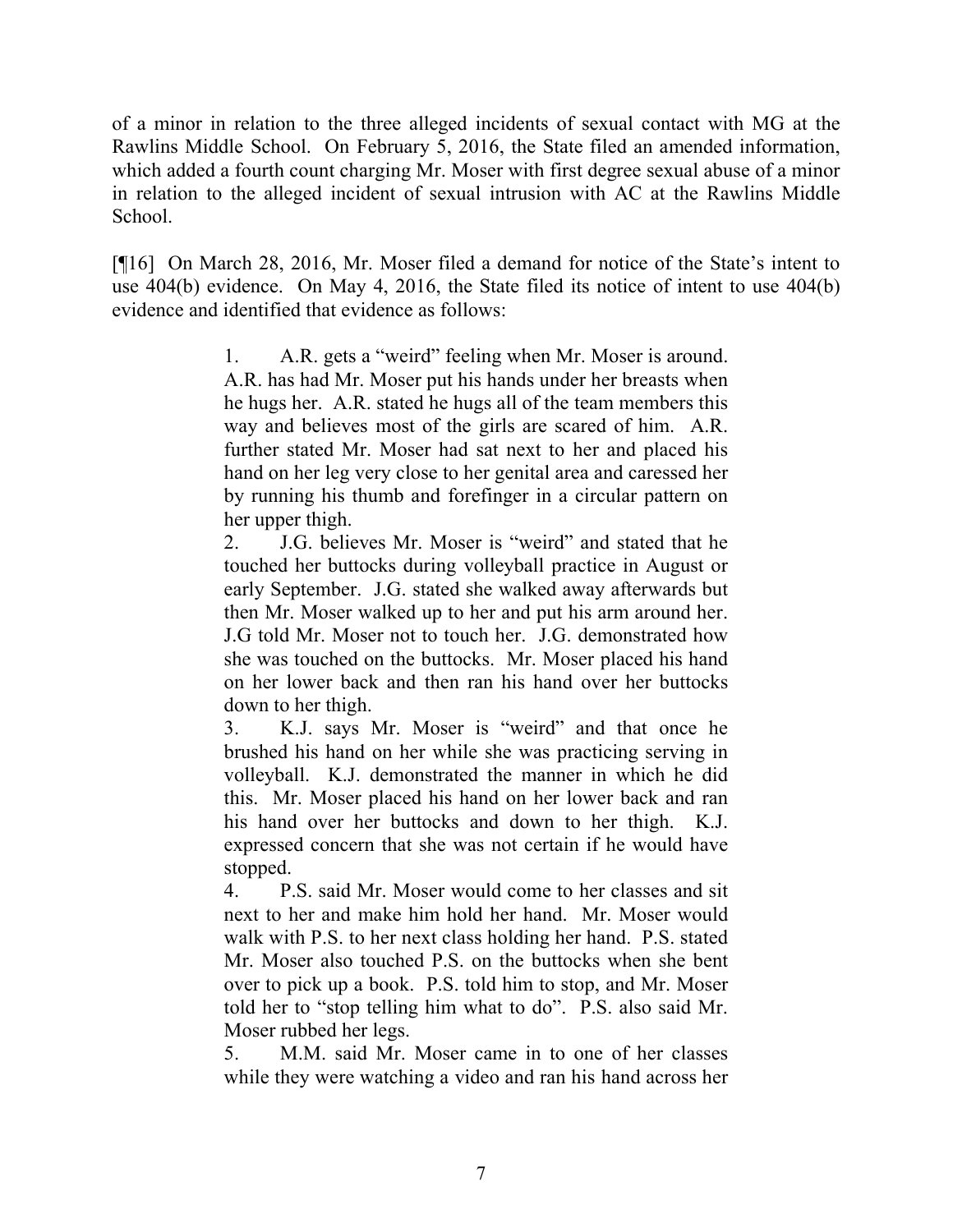lower back by her buttocks. When she turned around she was told to turn around and watch the movie.

6. K.M. stated Mr. Moser ran his hand across her back 2- 3 times. K.M.(2) told the principal about the touching and it has not happened since. K.M.(2) also stated from then on Mr. Moser was not left alone with the class and either another teacher or teacher's aide was present at all times.

7. S.Y. described an incident when she had asked Mr. Moser for help in a class he taught and he rubbed her leg and put his arm around her. S.Y. notified the principal of this touching and from then on she noticed Mr. Moser was not left alone in her classroom with students.

8. J.B. stated that on the 8th day of January 2016, Mr. Moser touched her breast and vagina with his hands and rubbed his penis against her body. This conduct has been charged in Converse County, Wyoming.

9. B.P. stated that between October and November of 2015, Mr. Moser touched her vagina. This conduct has been charged in Converse County, Wyoming.

10. C.S. stated that between November and December 2015, Mr. Moser touched her vagina. This conduct has been charged in Converse County, Wyoming.

[¶17] The State contended the 404(b) evidence was relevant to show motive, plan/modus operandi, and course of conduct and was thus offered for proper purposes under W.R.E. 404(b). Mr. Moser objected to the evidence as improper propensity evidence. The district court held a hearing on the 404(b) evidence, and on June 15, 2016, it issued an eight-page order, which allowed some of the evidence and excluded some of the evidence. With respect to the evidence the court ruled admissible, the court agreed with the State that the evidence was relevant to show motive, plan/modus operandi, and course of conduct.

[¶18] A three-day jury trial began on July 19, 2016. On the first day of trial, defense counsel informed the district court that he had just learned that AC was a victim in another sexual assault that had resulted in a conviction. Defense counsel requested permission to cross-examine AC on the earlier assault and conviction as a means to impeach AC's claim that she did not report Mr. Moser's alleged assault because she was afraid. The court took the matter under advisement, and on the second day of trial, it held a rape shield hearing. After hearing argument, the court denied the requested crossexamination of AC on her status as a victim in the prior sexual assault conviction on the basis that the evidence was inadmissible under the rape shield statute.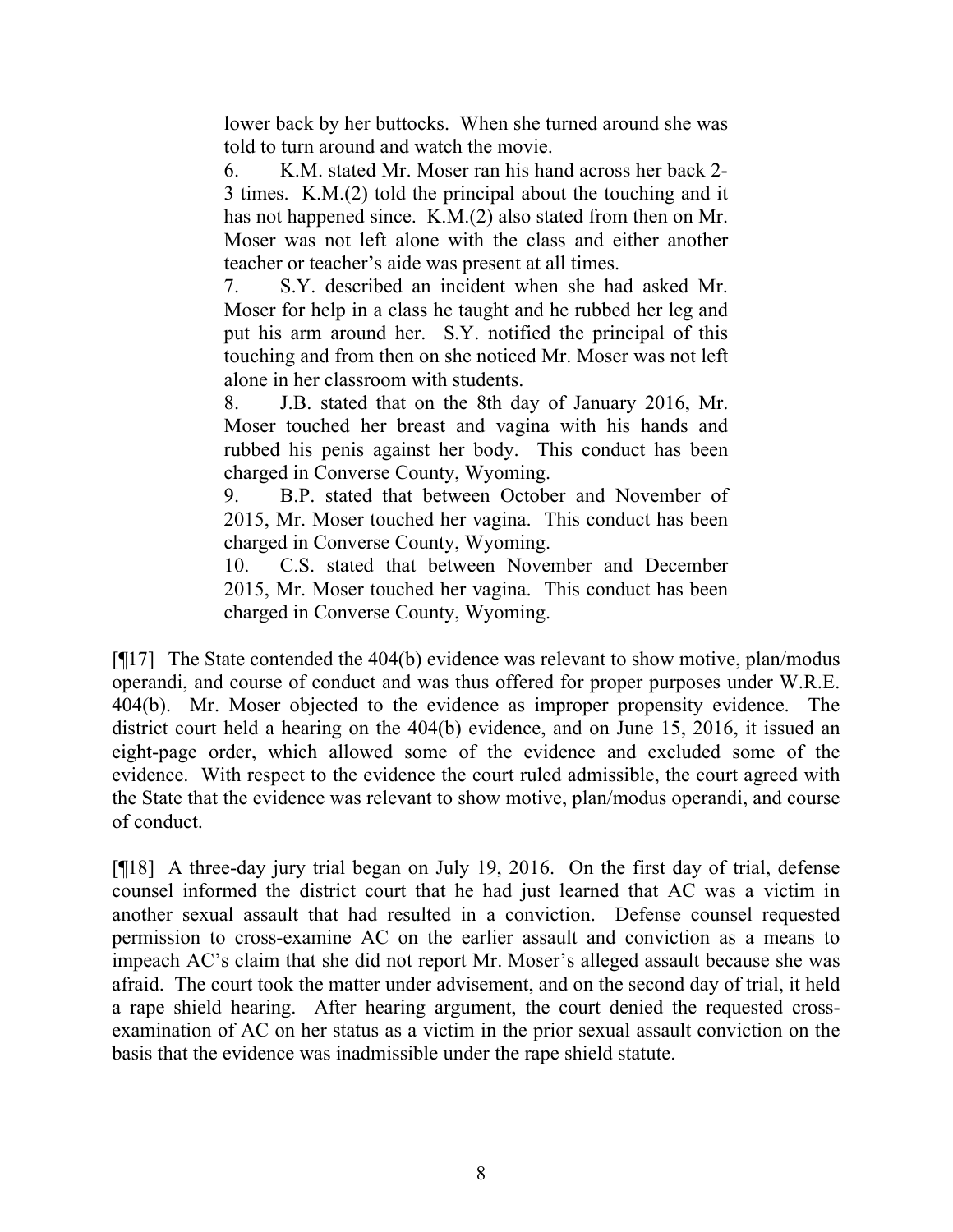[¶19] On July 21, 2016, the jury returned a verdict finding Mr. Moser guilty on the four counts charged. On January 10, 2017, the district court sentenced Mr. Moser to three concurrent prison terms of sixteen to twenty years for the second degree sexual abuse convictions, and a consecutive term of twenty to thirty-five years for the first degree sexual abuse conviction. Mr. Moser filed a timely notice of appeal to this Court.

## **DISCUSSION**

[¶20] We will address first Mr. Moser's claim that the district court abused its discretion in admitting uncharged acts evidence under Rule 404(b). We will then turn to his claim that the court abused its discretion in restricting his cross-examination of AC on her status as a victim in a prior sexual abuse case.

### **A. 404(b) Evidence**

### **1. Required Rule 404(b) Analysis**

[¶21] We have recognized that other acts evidence carries an "inherent danger for prejudice." *Griggs v. State*, 2016 WY 16, ¶ 128, 367 P.3d 1108, 1143 (Wyo. 2016). A trial court is therefore required to follow a mandatory procedure for testing its admissibility:

> (1) the evidence must be offered for a proper purpose; (2) the evidence must be relevant; (3) the probative value of the evidence must not be substantially outweighed by its potential for unfair prejudice; and (4) upon request, the trial court must instruct the jury that the similar acts evidence is to be considered only for the proper purpose for which it was admitted. *Vigil* [*v. State*], 926 P.2d [351] at 357 [(Wyo.1996)] (quoting *United States v. Herndon*, 982 F.2d 1411, 1414 (10th Cir.1992)).

*Griggs*, ¶ 128, 367 P.3d at 1143 (quoting *Gleason v. State*, 2002 WY 161, ¶ 18, 57 P.3d 332, 340 (Wyo. 2002)).

[¶22] In determining the probative value of 404(b) evidence and weighing that against its potential for unfair prejudice, a trial court is to consider the following factors:

> In determining the probative value of prior bad acts evidence, the trial court should consider the following factors:

> 1. How clear is it that the defendant committed the prior bad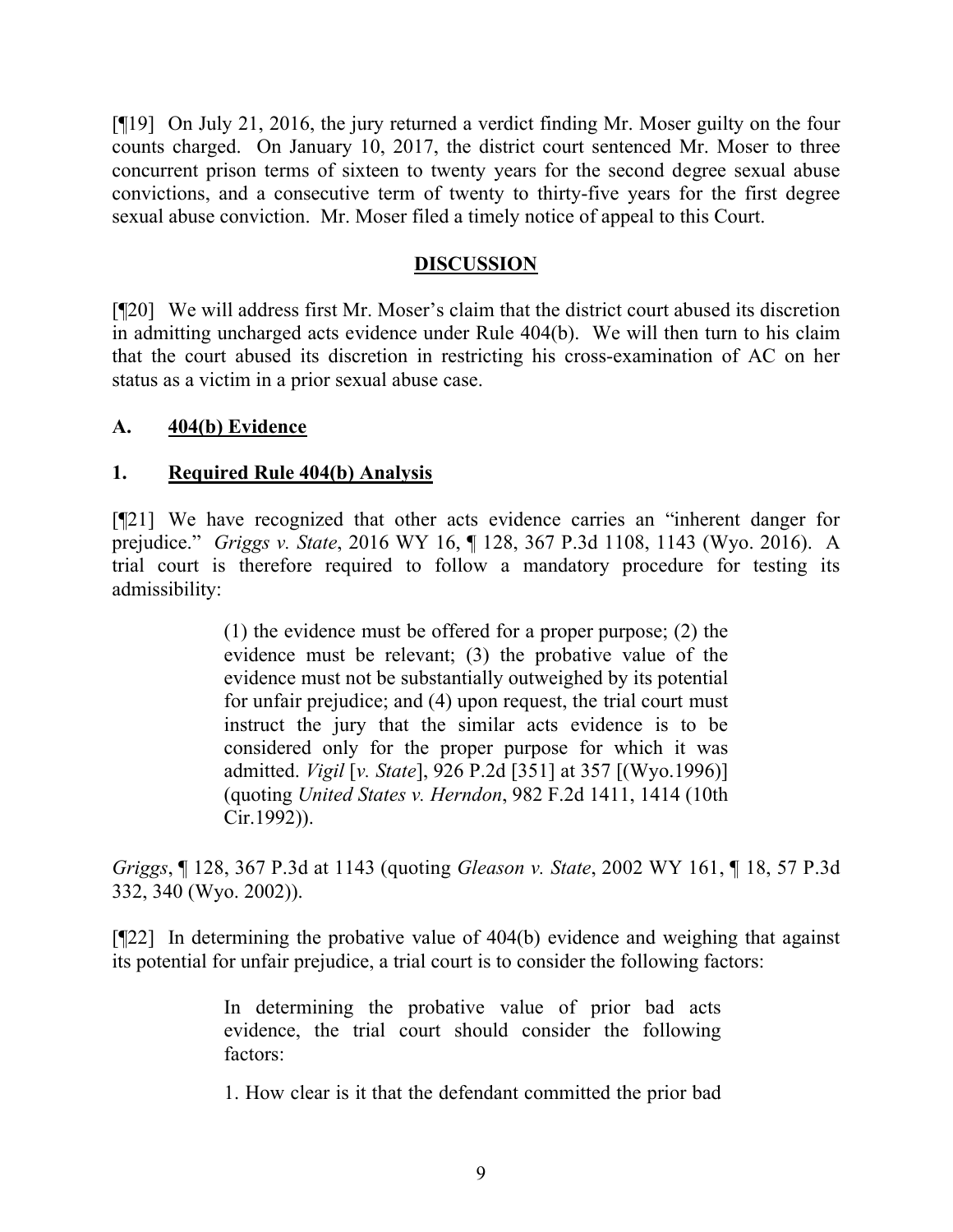act?

2. Does the defendant dispute the issue on which the state is offering the prior bad acts evidence?

3. Is other evidence available?

4. Is the evidence unnecessarily cumulative?

5. How much time has elapsed between the charged crime and the prior bad act?

... The trial court should [then] weigh [the following] factors against the probative value of the evidence:

1. The reprehensible nature of the prior bad act. The more reprehensible the act, the more likely the jury will be tempted to punish the defendant for the prior act.

2. The sympathetic character of the alleged victim of the prior bad act. Again, the jury will be tempted to punish the defendant for the prior act if the victim was especially vulnerable.

3. The similarity between the charged crime and the prior bad act. The more similar the acts, the greater is the likelihood that the jury will draw the improper inference that if the defendant did it once, he probably did it again.

4. The comparative enormity of the charged crime and the prior bad act. When the prior act is a more serious offense than the charged crime, the introduction of that act will tend to place the defendant in a different and unfavorable light.

5. The comparable relevance of the prior bad act to the proper and forbidden inferences. Evidence of the prior bad act may be much more probative of bad character than it is of any legitimate inference permitted by Rule 404(b).

6. Whether the prior act resulted in a conviction. The jury may be tempted to punish the defendant if they believe he escaped punishment for the prior bad act.

*Griggs*, ¶ 131, 367 P.3d at 1144 (quoting *Gleason*, ¶ 27, 57 P.3d at 342-43).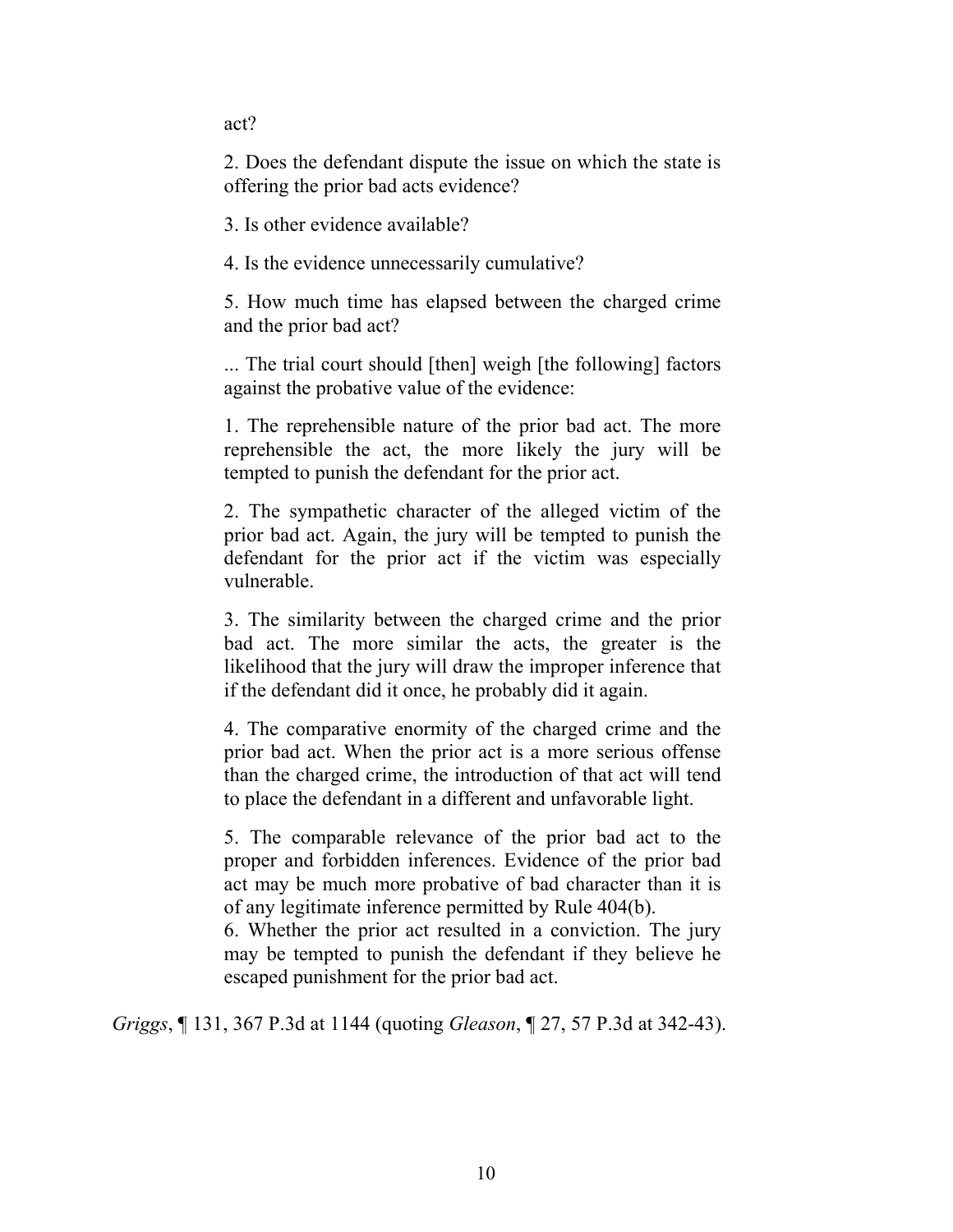[¶23] **"**The trial court is not required to make express findings on each factor; however, it must provide an adequate record for this Court's review." *Griggs*, ¶ 131, 367 P.3d at 1144 (quoting *Gleason*, ¶ 28, 57 P.3d at 343).

# **2. Standard of Review**

[¶24] With respect to this Court's review of a district court's application of the required Rule 404(b) analysis and its admissibility ruling, we have said:

> "Our task in reviewing a district court's decision on the admissibility of uncharged misconduct evidence is to determine whether the district court abused its discretion, not to apply the *Gleason/Vigil* test anew." *Rolle v. State*, 2010 WY 100, ¶ 17, 236 P.3d 259, 269 (Wyo. 2010), *overruled in part on other grounds by Johnson v. State*, 2015 WY 118, 356 P.3d 767 (Wyo. 2015) (citing *Gleason*, 2002 WY 161, ¶ 18, 57 P.3d at 340 ("We do not apply this test on appeal; rather, it is intended to be conducted by the trial court."). Under an abuse of discretion standard, we give the trial court's ruling considerable deference and if "there exists a legitimate basis for the trial court's ruling, that ruling will not be disturbed on appeal." *Hodge*, 2015 WY 103, ¶ 8, 355 P.3d at 371 (internal quotation marks omitted). However, if the trial court could not have reasonably concluded as it did, we will find an abuse of discretion. *Bromley v. State*, 2007 WY 20, ¶ 8, 150 P.3d 1202, 1206-07 (Wyo. 2007). "In this context, 'reasonably' means sound judgment exercised with regard to what is right under the circumstances and without being arbitrary or capricious." *Id*.

*Garrison v. State*, 2018 WY 9, ¶ 20, P.3d (Wyo. 2017).

# **3. District Court's Rule 404(b) Ruling**

[¶25] The district court's eight-page order addressing the proffered Rule 404(b) evidence set forth the required *Gleason* analysis. Although the court did not make express findings on each *Gleason* factor, the court's ruling reflects a careful consideration of the required analysis. The result of that analysis was an order excluding some of the State's proffered evidence, while allowing the evidence that the court found warranted by its analysis.

[¶26] The district court excluded all testimony that Mr. Moser is "weird," that a witness "gets a 'weird' feeling when Mr. Moser is around," that Mr. Moser hugs all of the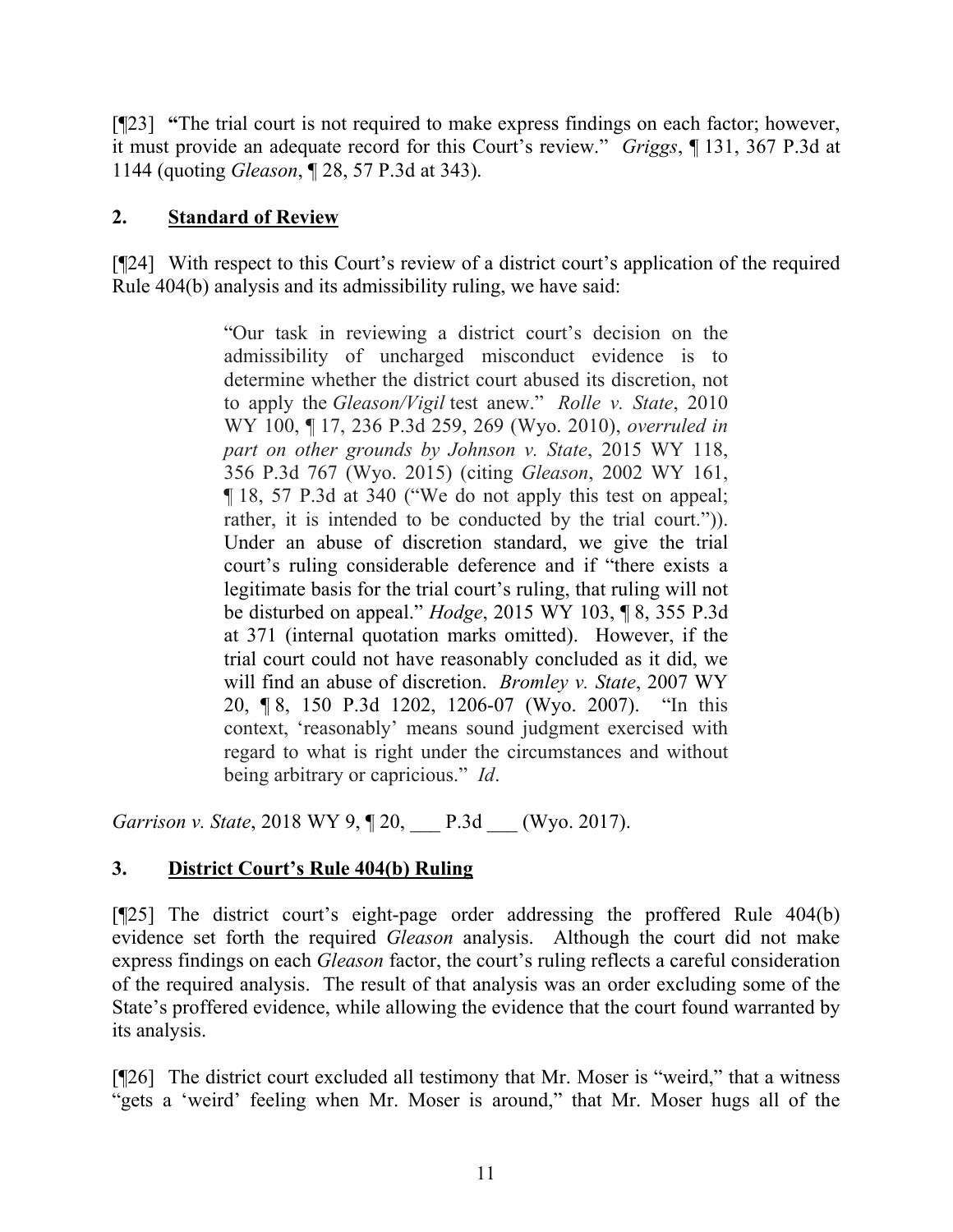volleyball team members, or that "most of the girls are scared of him." The court also excluded testimony concerning uncharged acts that the court found too general, vague, prejudicial and cumulative. The testimony concerning uncharged conduct the court did admit was described by the court as:

> a. A.R.'s statement that "Mr. Moser had sat next to her and placed his hand on her leg very close to her genital area and caressed her by running his thumb and forefinger in a circular pattern on her upper thigh."

> b. J.G.'s statement that Mr. Moser "touched her buttocks during volleyball practice in August or early September[,] [that] she walked away afterwards but then Mr. Moser walked up to her and put his arm around her.  $***$

> c. K.J.'s statement that "once [Mr. Moser] brushed his hand on her while she was practicing serving in volleyball. [She] demonstrated the manner in which he did this. Mr. Moser placed his hand on her lower back and ran his hand over her buttocks down to her thigh."

> d. P.S.'s statement that "Mr. Moser would come to her classes and sit next to her and make [her] hold [his] hand. Mr. Moser would walk with [her] to her next class while holding her hand." P.S.'s statement that Mr. Moser also touched [her] on the buttocks when she bent over to pick up a book. [She] told [him] to stop, and [he] told her to "stop telling [me] what to do[.]" P.S. also [stated] that Mr. Moser rubbed her legs.

[¶27] In ruling this testimony admissible, the district court reasoned:

The foregoing evidence is relevant to the crimes charged, as it demonstrates the course of conduct between Mr. Moser and his students, and provides a context as to whether touching was "innocuous", as claimed by Mr. Moser, or a pattern or course of conduct of inappropriate touching. The evidence occurred within close proximity to the charged acts, "[t]his is not bad-acts evidence of unrelated events." *Scadden v. State*, 732 P.2d 1036, 1043-44 (Wyo. 1987). Moreover, it is not unnecessarily cumulative, but simply shows a pattern of behavior. The evidence is not reprehensible in nature or a more serious offense compared to the charged acts, the evidence establishes that Mr. Moser occupied a position of authority and the relationship he had with his student athletes. *Scadden v. State*, 732 P.2d 1036, 1043-44 (Wyo. 1987).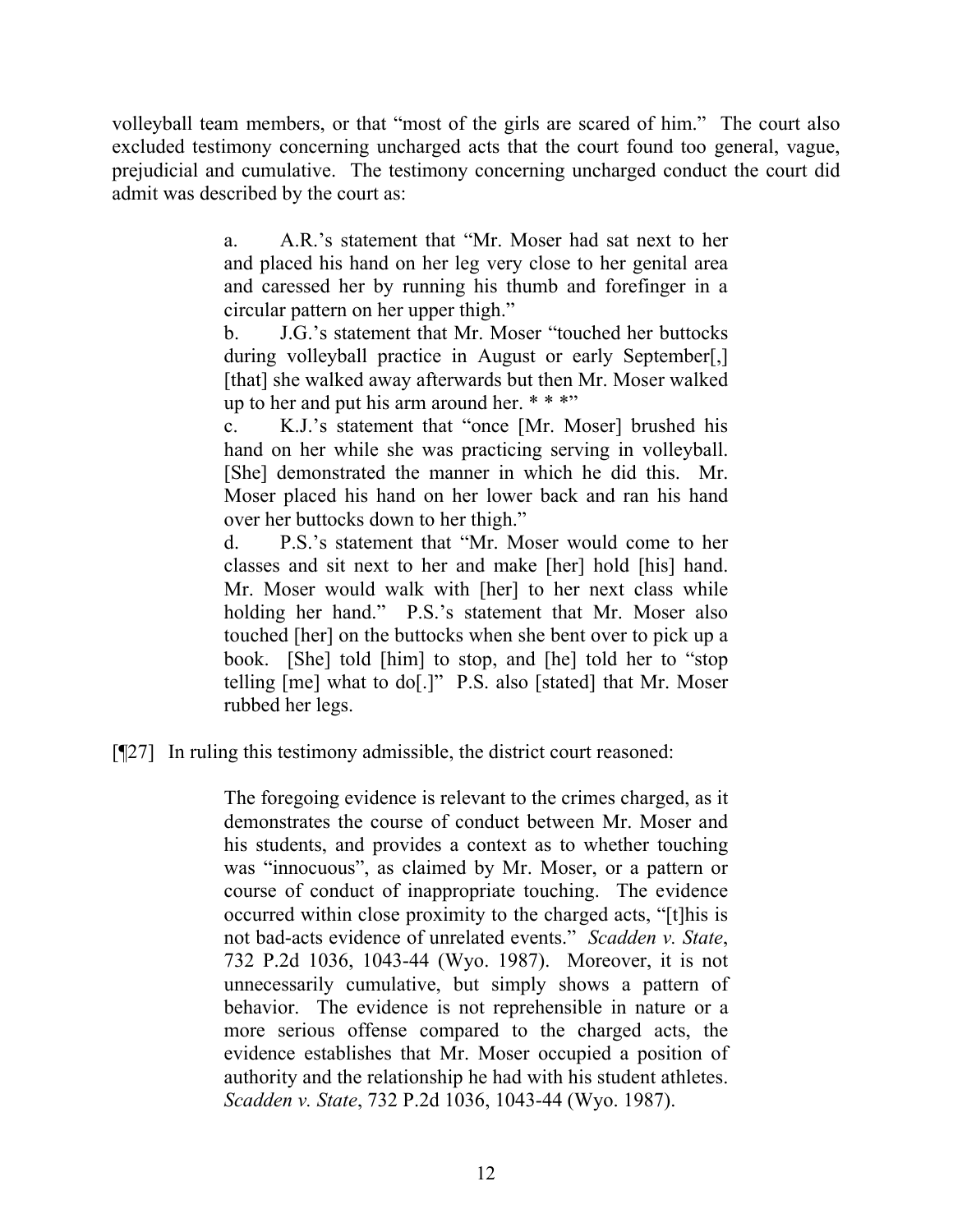[¶28] Mr. Moser contends that the district court abused its discretion in admitting the uncharged acts evidence because the evidence was not relevant and was unfairly prejudicial.<sup>3</sup> Specifically, Mr. Moser contends: 1) the conduct about which the witnesses testified was not sexual in nature, so it was not relevant to motive; 2) the conduct about which the witnesses testified was not part of one continuous transaction or story, so it was not relevant to show a course of conduct; and 3) the testimony was unfairly prejudicial because it suggested Mr. Moser's behavior is more extensive than charged and was aimed at encouraging the jury to find "there is a whole lot of touching going on, it must be sexual." We disagree and conclude based upon our record review that the district court performed a proper Rule 404(b) analysis and did not abuse its discretion in admitting the uncharged acts evidence.

[¶29] First, with regard to the probative value of the admitted testimony, we reject Mr. Moser's assertion that the acts described in that testimony were not sexual in nature and were instead "all simply incidents of non-sexual touching in the course of [his] professional interactions with the four witnesses." In addressing this contention, we will not set forth each witness' testimony in full, but the following excerpts illustrate the district court did not abuse its discretion in concluding the conduct was relevant to show a sexual motive.

[¶30] PS testified that her encounters with Mr. Moser occurred when she was thirteen years old and in the 7th grade. PS testified that she required some special help in classes and in particular "would get help on questions I didn't understand, and I would get passages that – I would get passages read to me." PS further testified:

> Q. While you were in class with Mr. Moser as your special education teacher, did anything unusual ever happen with him?

> A. Yes, ma'am. He would try to hold my hand. And he would rub his hand up on  $-$  or my inner thigh. \* \* \*

l  $3$  The court also admitted the testimony of three witnesses concerning the acts charged in Converse County, but Mr. Moser does not challenge that decision on appeal. The court summarized that evidence as:

a statement from J.B. that on January 8, 2016, Mr. Moser touched her breast and vagina with his hand and rubbed his penis against her body; a statement from B.P. that between October and November 2015, Mr. Moser touched her vagina; and a statement from C.S. that between November and December 2015, Mr. Moser touched her vagina.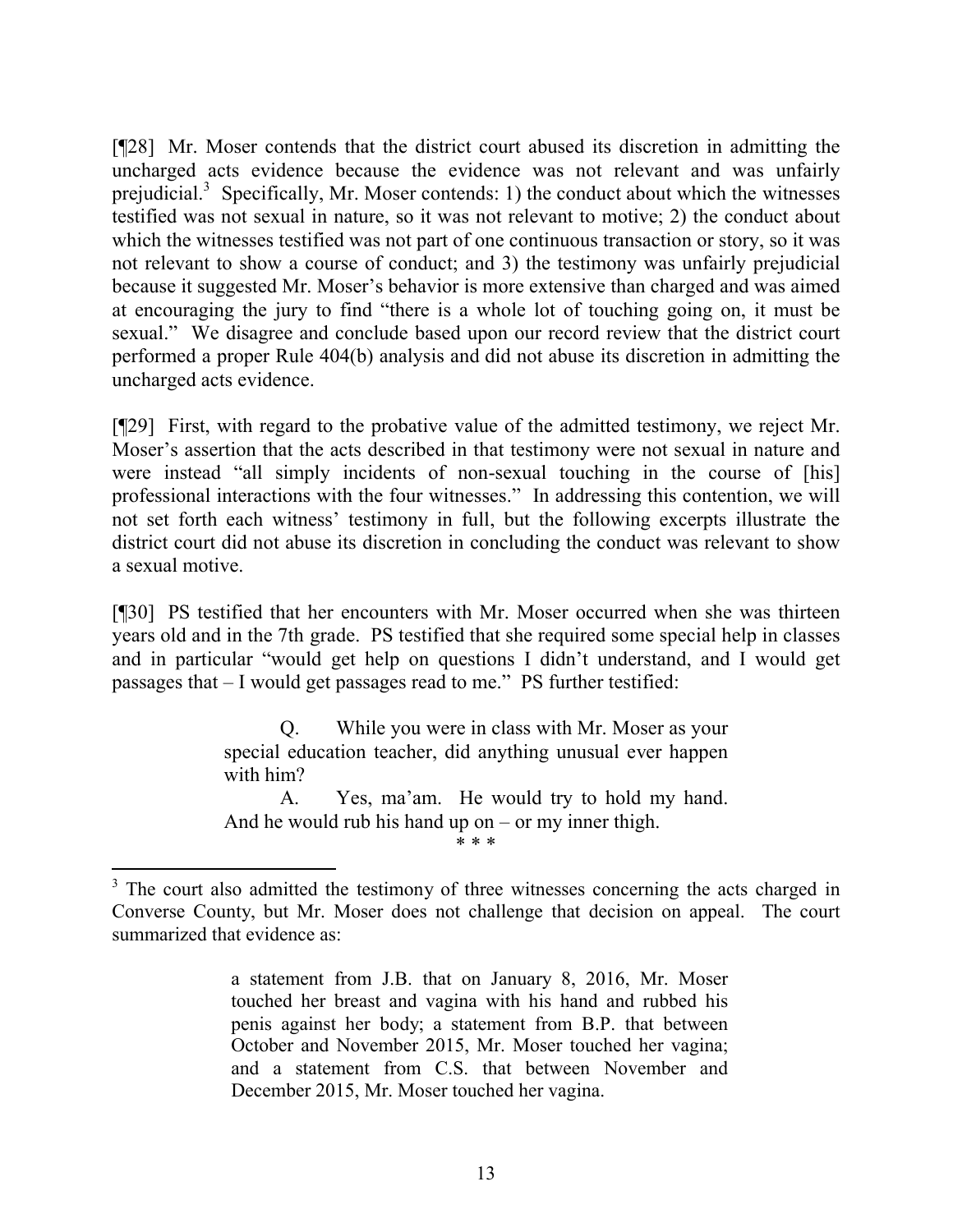Q. While you were at that desk, can you tell us what happened, what you were working on, what happened next?

A. I was working on book work, and I needed help on a question. And my teacher, Mr. Grant, was busy, so then Mr. Moser came over and was helping me. And I asked him to explain the question to me, and he explained the question to me, and then he sat right next to me. And he totally made his hand towards mine. And I tried to move it, but it didn't help.

\* \* \*

Q. And did something unusual happen with Mr. Moser? Is that – we are talking about him touching your leg, correct?

A. Yes, ma'am.

Q. And describe what happened.

A. It was a Friday when I was leaving, and we were going to a tournament on Friday. And he sat next to me on my right side. And I asked him to read a passage, and he read the passage and then he just sat there and then slowly made his hand go up my inner thigh.

[¶31] JG was in the 8th grade and on the volleyball team when she encountered Mr. Moser. She testified that during practice she felt something touch her buttocks and turned around to find Mr. Moser behind her. The touch did not feel like a ball or something else brushing by her and instead felt "like finger prints." JG further testified that during that same practice, Mr. Moser put his arm around her, which made her feel uncomfortable, and she told him, "Don't touch me."

[¶32] KJ was also in the 8th grade and on the volleyball team when she encountered Mr. Moser. KJ testified that Mr. Moser was assisting her with her serve and as she held the ball up, he ran his hand down her side to her hip.

> Q. And the hand you were using to actually serve the ball would have been your right hand?

> > A. Yes.

Q. And so you are holding the ball with your left hand. And Mr. Moser didn't help you hit the ball with your right hand; instead, he ran his hand down the left side of your body?

A. Yeah.

Q. And it was your testimony that no other coach has touched you in this way?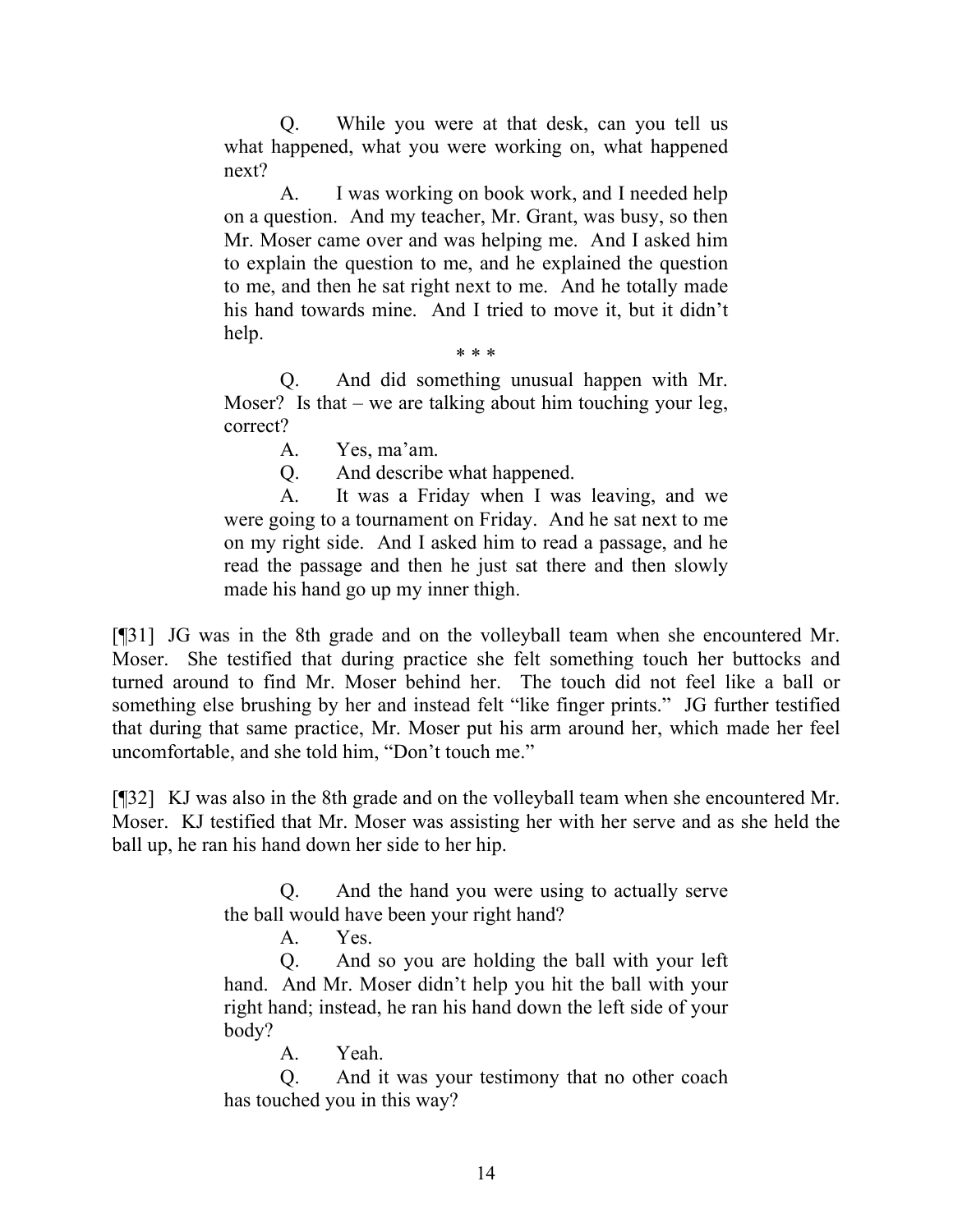A. Yeah.

Q. Would it be accurate that your other coaches were – were helping you with your serve, too?

A. Yeah.

Q. But at no time they would touch your side in order to help you serve?

A. No.

[¶33] AR was thirteen and in the 8th grade when she encountered Mr. Moser. AR was on the volleyball team, and during a team viewing of a movie, Mr. Moser sat next to her. AR testified:

> Q. Okay. Did anything unusual happen as Mr. Moser sat next to you?

> > A. Yes.

Q. Can you describe what happened?

A. He placed his hand on my thigh.

Q. And then what happened?

A. He rubbed circles with his thumb as he moved closer to my crotch.

Q. What did you do when that happened?

A. I asked the other coach if I could go to the

bathroom.

Q. Did you get up and leave the room?

A. Yes.

[¶34] Robert Steinberg, the dean of students for the Rawlins Middle School, testified that the school has a no-contact policy between teachers and students.

> Q. Do you have any training or policy in the school district about what type of behavior or contact is permissible between a teacher and a student?

A. Yes.

Q. And can you explain that?

A. Basically, it's a no-contact policy, hands off. Simple as that.

Q. So don't touch a student, don't hug a student,  $don't -$ 

A. Yes.

Q. And don't discipline a student with your hands?

A. Correct. All along those lines, correct.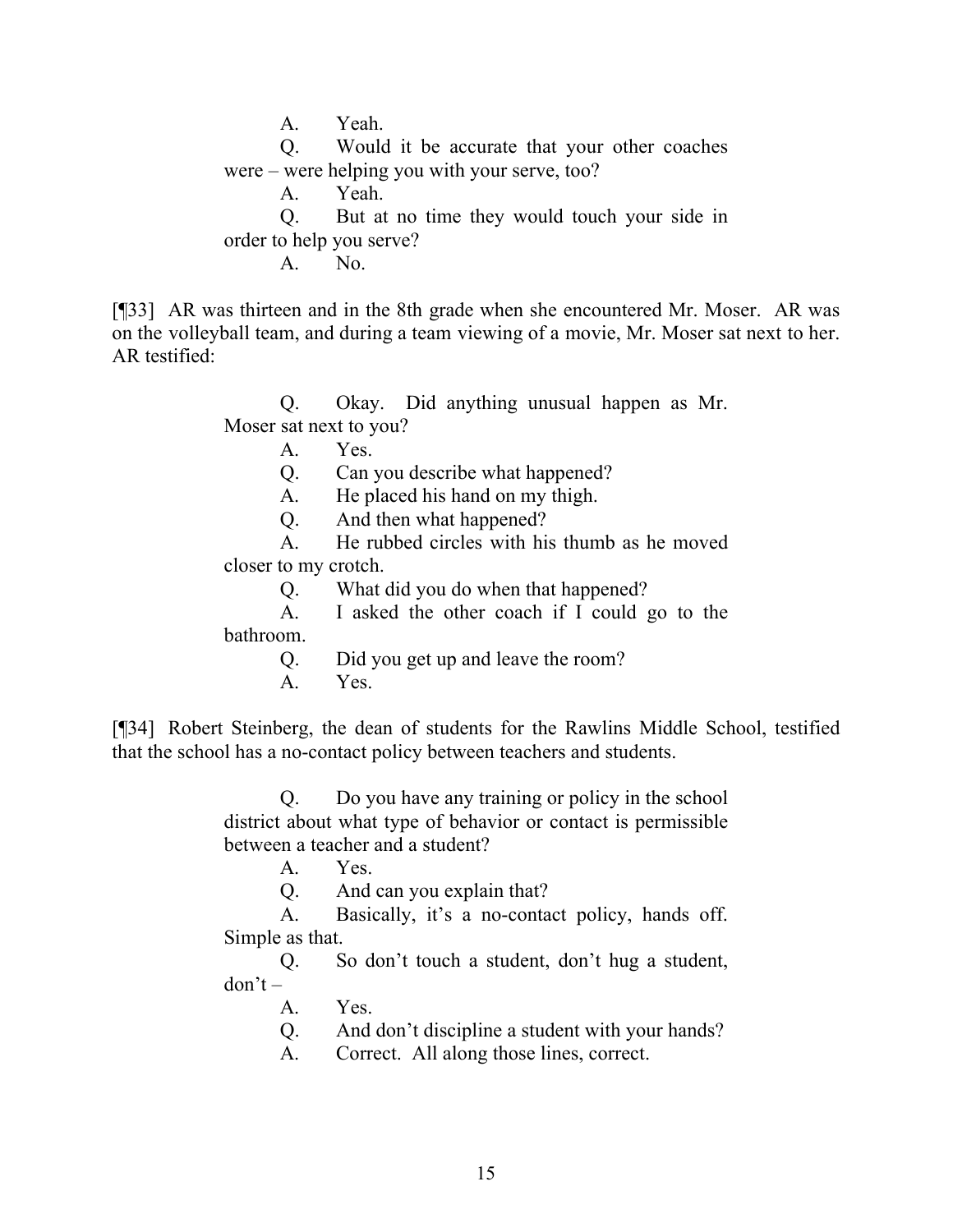[¶35] Given this clear policy, Mr. Moser had no reason to touch the students in the manner described in their testimony as part of his "professional interactions" with the students. We have repeatedly held that evidence of other sexual misconduct is relevant and admissible under Rule 404(b) to show a sexual gratification or arousal motive. *Huckfeldt v. State*, 2013 WY 29, ¶ 23, 297 P.3d 97, 103 (Wyo. 2013) (citing *Wease*, ¶ 51, 170 P.3d at 110–111 (citing cases)). Given the nature of the touching described in the other acts testimony, we find no abuse of discretion in the district court's view that the touching was inappropriate and sexual in nature or in its determination that the evidence was relevant to show motive and intent.<sup>4</sup>

[¶36] We likewise find no abuse of discretion in the district court's finding that the evidence was relevant to show a course of conduct. We recently cautioned against relying solely on course of conduct as a basis to admit Rule 404(b) evidence:

> We recognize the danger that a course of conduct exception, standing alone, could swallow the general rule against admission of "other crimes, wrongs, or acts," and we emphasize that it must be linked to another legitimate purpose.

*Garrison*, **129**, **P.3d at** .

l

[¶37] We have no such concern here. First, the district court did not rely solely on the course of conduct exception to admit the other acts evidence. As discussed above, the court also found the evidence relevant for the proper purposes of showing Mr. Moser's motive and intent. Additionally, when the court's ruling is read in context and as a whole, it is clear that the court's reference to "course of conduct" was a reference to Mr. Moser's pattern of conduct and modus operandi—his use of his position of authority to engage in inappropriate touching he found sexually arousing and gratifying. These are proper purposes for admitting the testimony, and the district court did not abuse its discretion in finding the testimony relevant. *Carroll v. State*, 2015 WY 87, ¶ 14, 352 P.3d 251, 255 (Wyo. 2015); *Daniel v. State*, 923 P.2d 728, 734 (Wyo. 1996).

[¶38] With respect to the weighing of relevance and unfair prejudice, we reject Mr. Moser's argument that the evidence was unfairly prejudicial because it encouraged an impermissible conclusion that "there is a whole lot of touching going on, it must be sexual." Certainly, the testimony showed there was in fact a lot of touching going on. It was not, however, the quantity of touching that made the touching seem sexual in nature. It was the testimony and the context provided by that testimony that showed the touching

<sup>&</sup>lt;sup>4</sup> To prove second degree sexual abuse of a minor, the State was required to prove sexual contact, which means the touching of intimate parts "with the intention of sexual arousal, gratification or abuse[.]" Wyo. Stat. Ann. § 6-2-301(a)(vi) (LexisNexis 2017); Wyo. Stat. Ann. § 6-2-315(a)(iv) (LexisNexis 2017).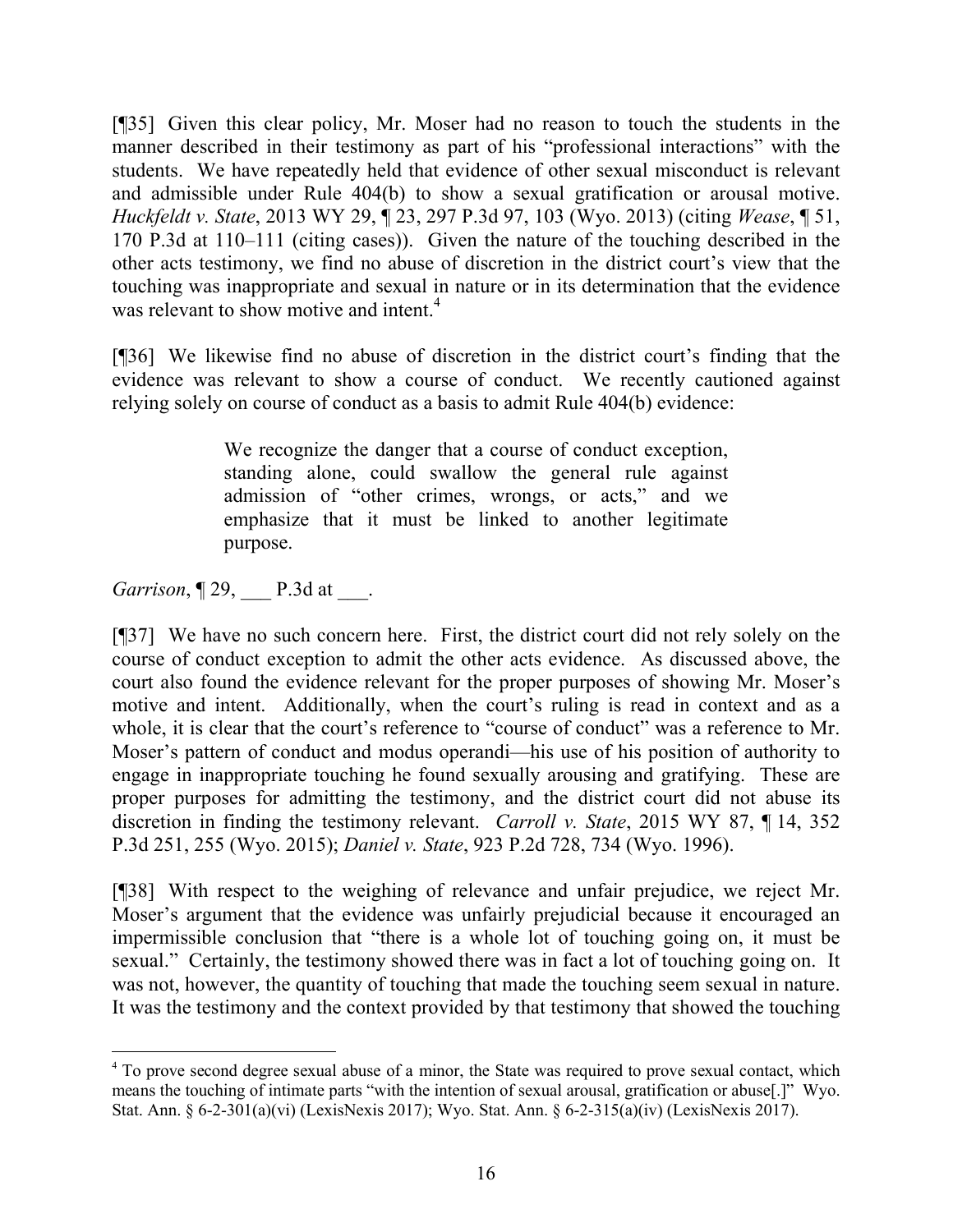to be sexual in nature. Additionally, as the district court observed, the conduct to which the witnesses testified was not more serious or reprehensible than the charged conduct, and it was not unnecessarily cumulative because the court culled it to ensure that was the case. Thus, while the evidence was no doubt prejudicial, we find no abuse of discretion in the district court's determination that it was not unfairly prejudicial.<sup>5</sup>

# **B. Restrictions on Defense Cross-Examination**

[¶39] On the first day of trial, defense counsel notified the district court of his intention to cross-examine AC on her experience with law enforcement in a prior sexual assault case in which she was the victim. His proffered objective was to impeach AC's claim that she delayed reporting Mr. Moser's sexual assault because she was scared, which he proposed to do by showing that law enforcement treated AC fairly and protected her in the prior case. The court found the proposed cross-examination would violate the rape shield statute and ruled that Mr. Moser would not be permitted to cross-examine AC about her prior sexual assault. Mr. Moser claims the court erred in so restricting his cross-examination.

# **1. Standard of Review**

 $\overline{a}$ 

[¶40] Mr. Moser preserved his objection to the district court's evidentiary ruling, and we therefore review the ruling for an abuse of discretion.

> \* \* \* "Evidentiary rulings are ... committed to the sound discretion of the district court and are not subject to appellate second guessing absent an abuse of discretion." *Griggs v. State*, 2016 WY 16, ¶ 81, 367 P.3d 1108, 1132 (Wyo. 2016) (quoting *Lopez v. State*, 2004 WY 103, ¶ 21, 98 P.3d 143, 149 (Wyo. 2004)). The "abuse of discretion" standard of review requires this Court to consider the reasonableness of the district court's ruling. *Ortiz v. State*, 2014 WY 60, ¶ 92, 326 P.3d 883, 901 (Wyo. 2014); *Schreibvogel v. State*, 2010 WY 45, ¶ 12, 228 P.3d 874, 880 (Wyo. 2010). "Determining whether the trial court abused its discretion involves the consideration of whether the court could reasonably conclude as it did, and whether it acted in an arbitrary and capricious manner."

<sup>&</sup>lt;sup>5</sup> In that regard, we again note that Mr. Moser has not challenged on appeal the district court's decision to admit the testimony of the three witnesses concerning the conduct charged in Converse County. In terms of prejudice, that testimony revealed conduct that was much more reprehensible than the uncharged misconduct testimony of PS, JG, KJ, and AR. In comparison, the prejudicial effect of the testimony challenged on appeal was likely negligible.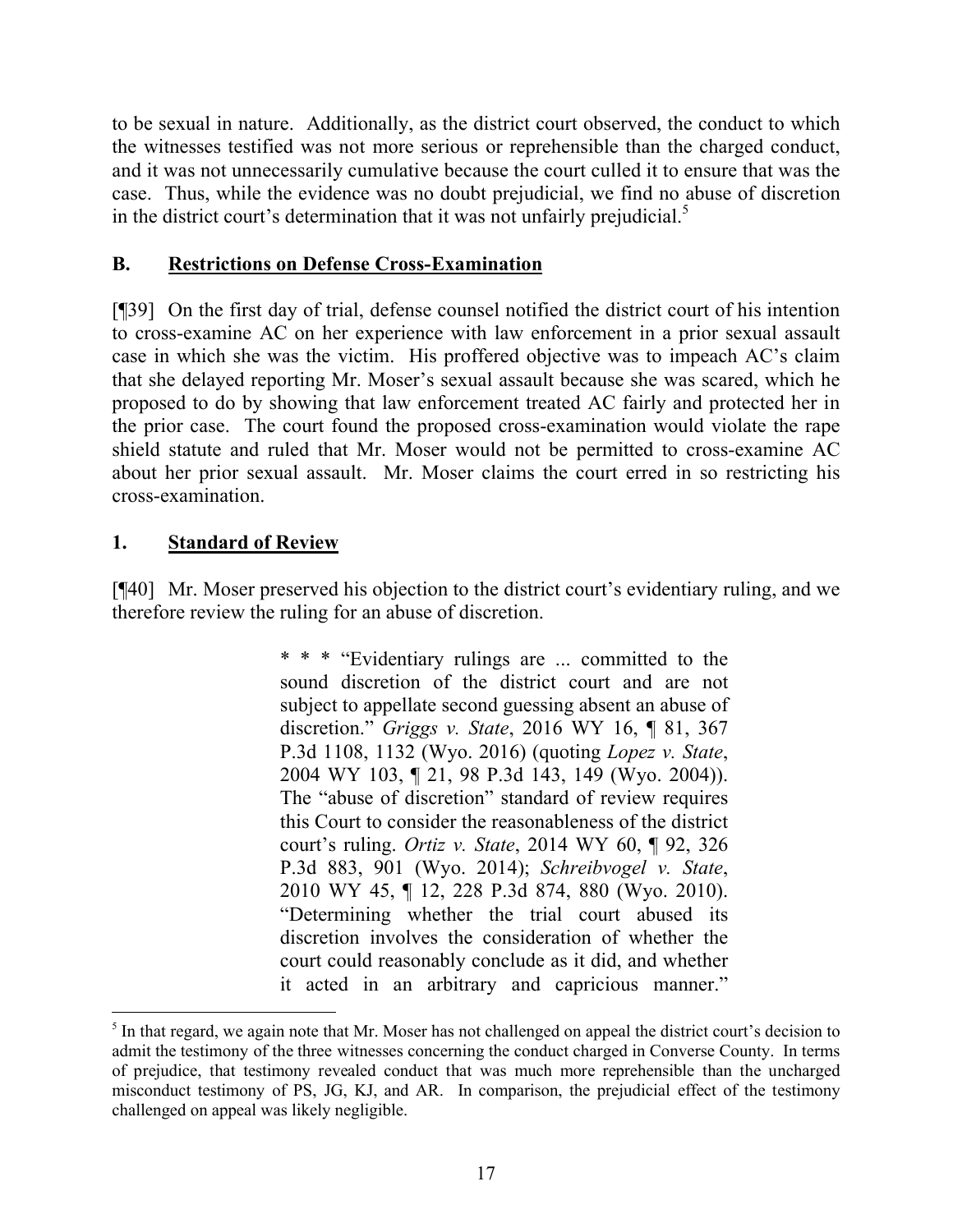*Lancaster v. State*, 2002 WY 45, ¶ 11, 43 P.3d 80, 87 (Wyo. 2002) (citing *Trujillo v. State*, 2 P.3d 567, 571 (Wyo. 2000)).

*Triplett v. State*, 2017 WY 148, ¶ 23, 406 P.3d 1257, 1262 (Wyo. 2017).

### **2. Rape Shield Statute**

[¶41] The rape shield statute does not prohibit evidence of a victim's sexual history, but it mandates a procedure that must be followed and a showing that must be made if a party seeks to introduce such evidence. It provides, in relevant part:

> (a) In any prosecution under this article or for any lesser included offense, if evidence of the prior sexual conduct of the victim, reputation evidence or opinion evidence as to the character of the victim is to be offered the following procedure shall be used:

(i) A written motion shall be made by the defendant to the court at least ten (10) days prior to the trial stating that the defense has an offer of proof of the relevancy of evidence of the sexual conduct of the victim and its relevancy to the defense;

(ii) The written motion shall be accompanied by affidavits in which the offer of proof is stated;

(iii) If the court finds the offer of proof sufficient, the court shall order a hearing in chambers, and at the hearing allow the questioning of the victim regarding the offer of proof made by the defendant and other pertinent evidence;

(iv) At the conclusion of the hearing, if the court finds that the probative value of the evidence substantially outweighs the probability that its admission will create prejudice, the evidence shall be admissible pursuant to this section. The court may make an order stating what evidence may be introduced by the defendant, which order may include the nature of the questions to be permitted.

Wyo. Stat. Ann. § 6-2-312 (LexisNexis 2017).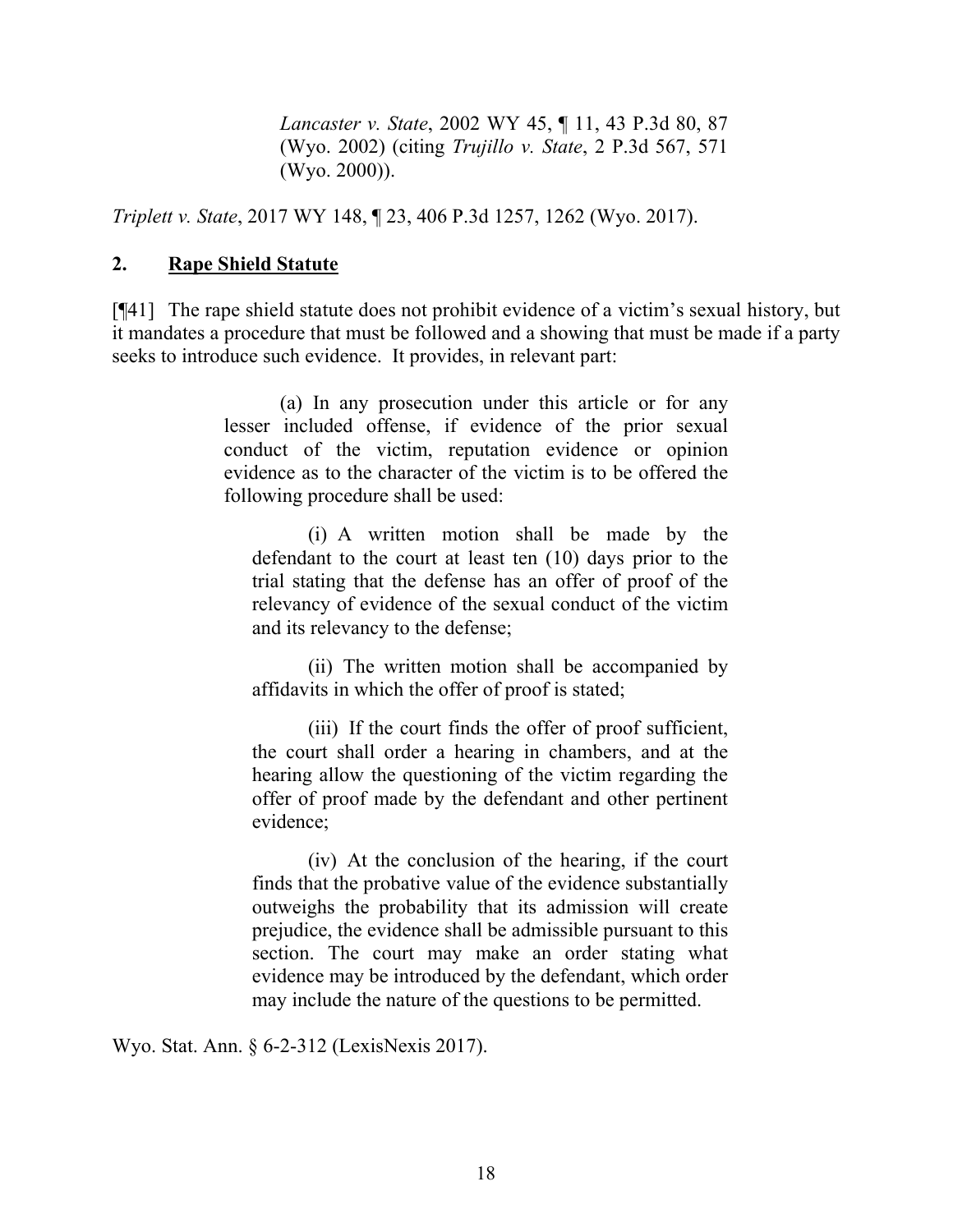[¶42] Evidence that a sexual assault victim was the complainant in a prior sexual assault complaint or conviction is considered evidence of prior sexual conduct under the rape shield statute. *Johnson v. State*, 806 P.2d 1282, 1288-89 (Wyo. 1991). While the statute is not an absolute bar to such evidence, we have observed that evidence to which the statute applies "is 'generally *not* admissible' in Wyoming." *McGarvey v. State*, 2014 WY 66, ¶ 18, 325 P.3d 450, 456 (Wyo. 2014) (quoting *Stogner v. State*, 792 P.2d 1358, 1362 (Wyo. 1990)). "[O]nly in the unusual case will the probative value of this kind of evidence substantially outweigh its highly probable prejudicial effect on the victim and the public policy underlying the statute's enactment." *Id*. As to that policy, we have said:

> Wyoming, along with most other jurisdictions, enacted a "rape-shield" statute to bring under control a long-standing tradition that rape victims could be discredited as witnesses based on prior sexual conduct.... This tradition was based on the faulty notion that women who engaged in nonmarital intercourse were immoral and likely to engage in such conduct on any given occasion, and was deemed prejudicial and humiliating to the victim. Annotation, *Constitutionality of "Rape Shield" Statute Restricting Use of Evidence of Victim's Sexual Experiences*, 1 A.L.R.4th 283, 286 (1980).

*Carroll*, ¶ 21, 352 P.3d at 257 (quoting *Stogner*, 792 P.2d 1358, 1362).

## **3. District Court's Rape Shield Ruling**

[¶43] Before turning to Mr. Moser's claim, we must first address the State's contention that Mr. Moser's claim should be foreclosed because he did not comply with the rape shield statute's ten-day notice requirement. The State argues the required notice was mandatory and Mr. Moser's failure to provide the notice precluded him from offering evidence of AC's prior sexual conduct and precludes his claim on appeal. To address the State's contention, we must consider the timing of the proceedings below.

[¶44] Defense counsel notified the district court of his intended cross-examination of AC on the first day of trial. When he made that notification, he explained to the court that the State had not disclosed AC's status as a victim in a prior sexual assault and he had only that morning learned of the prior case. The following exchange then occurred between the court and the prosecutor:

THE COURT: Why didn't you disclose that?

[PROSECUTOR]: Your Honor, I don't think it's exculpatory. I understand he wants to make an argument on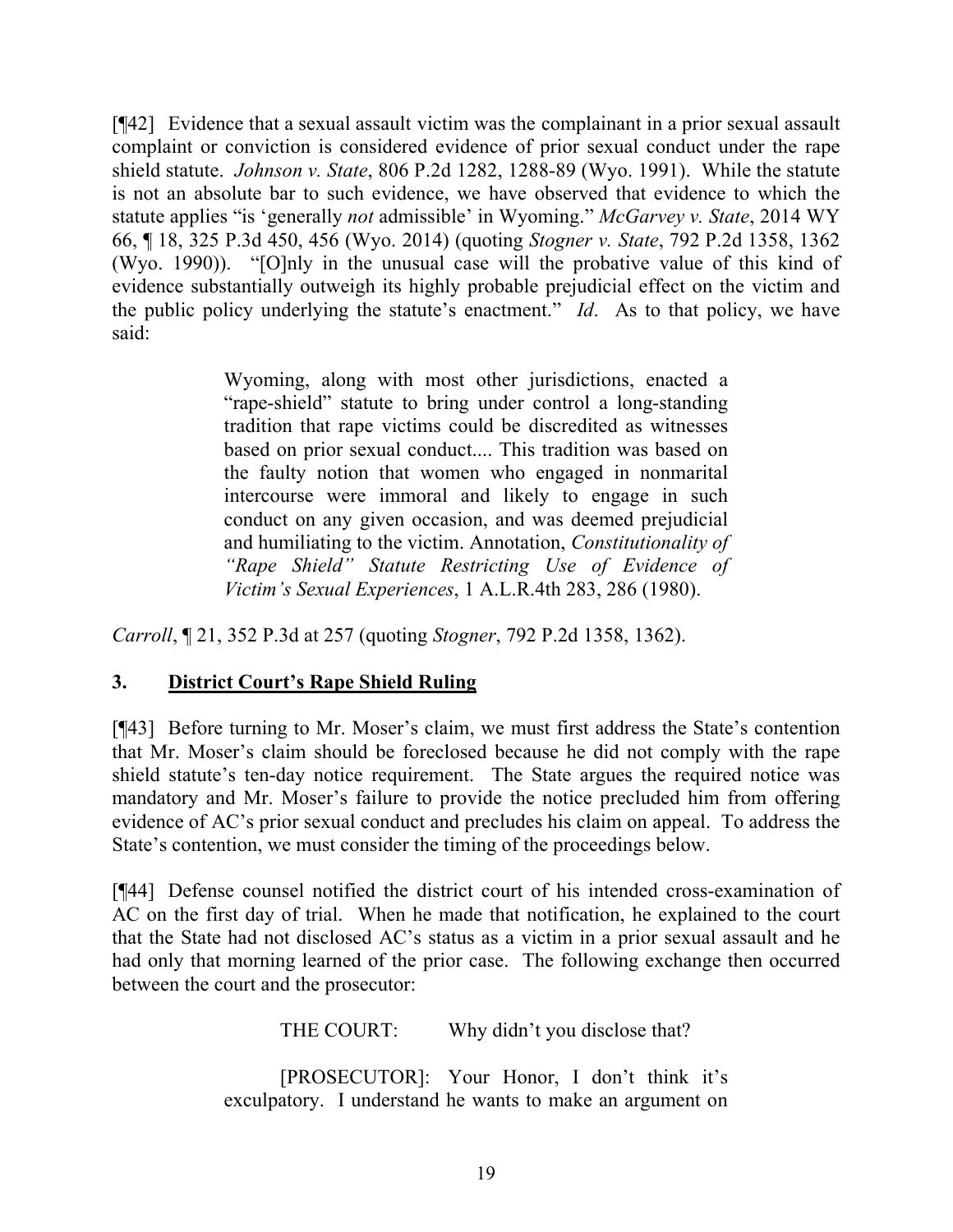it, but it wasn't something we thought was relevant to this case or exculpatory. That issue would never come up.

THE COURT: You made a unilateral decision that that information wasn't exculpatory or important to the Defense? You knew about it and you intentionally failed to disclose it?

[PROSECUTOR]: Yes, Your Honor. That's accurate. We discussed it in our office what would be appropriate –

THE COURT: I find that remarkable.

[¶45] The district court then held a rape shield hearing on the second day of trial, essentially waiving the ten-day notice requirement. At that hearing, the State argued against the admissibility of the evidence, but it did not object to the hearing itself or to the timing of defense counsel's request. Under these circumstances, and with its brief on appeal being the first time the State has raised the timing question, we decline to consider the State's argument. *See Fowles v. Fowles*, 2017 WY 112, ¶ 28, 402 P.3d 405, 412 (Wyo. 2017) ("We generally do not consider arguments on appeal that were not presented to the district court.").

[¶46] We turn then to Mr. Moser's claim of error. Defense counsel expressed an intention to use AC's prior sexual assault, not to focus attention on her prior sexual activity, but to show that based on her prior experience with law enforcement, she had nothing to fear from reporting Mr. Moser's assault. While this stated purpose does not in itself appear to run afoul of the policy underlying the rape shield statute, we nonetheless find no abuse of discretion in the district court's ruling.

[¶47] Defense counsel cross-examined AC at length concerning her claimed fear of reporting Mr. Moser's sexual assault of her, including the following:

> Q. Okay. Now, let me make this clear. You testified here that you were afraid; isn't that right? A. Yes. Q. Now, you have talked to law enforcement before? A. Yes. Q. You have been interviewed by law enforcement before? A. Yes.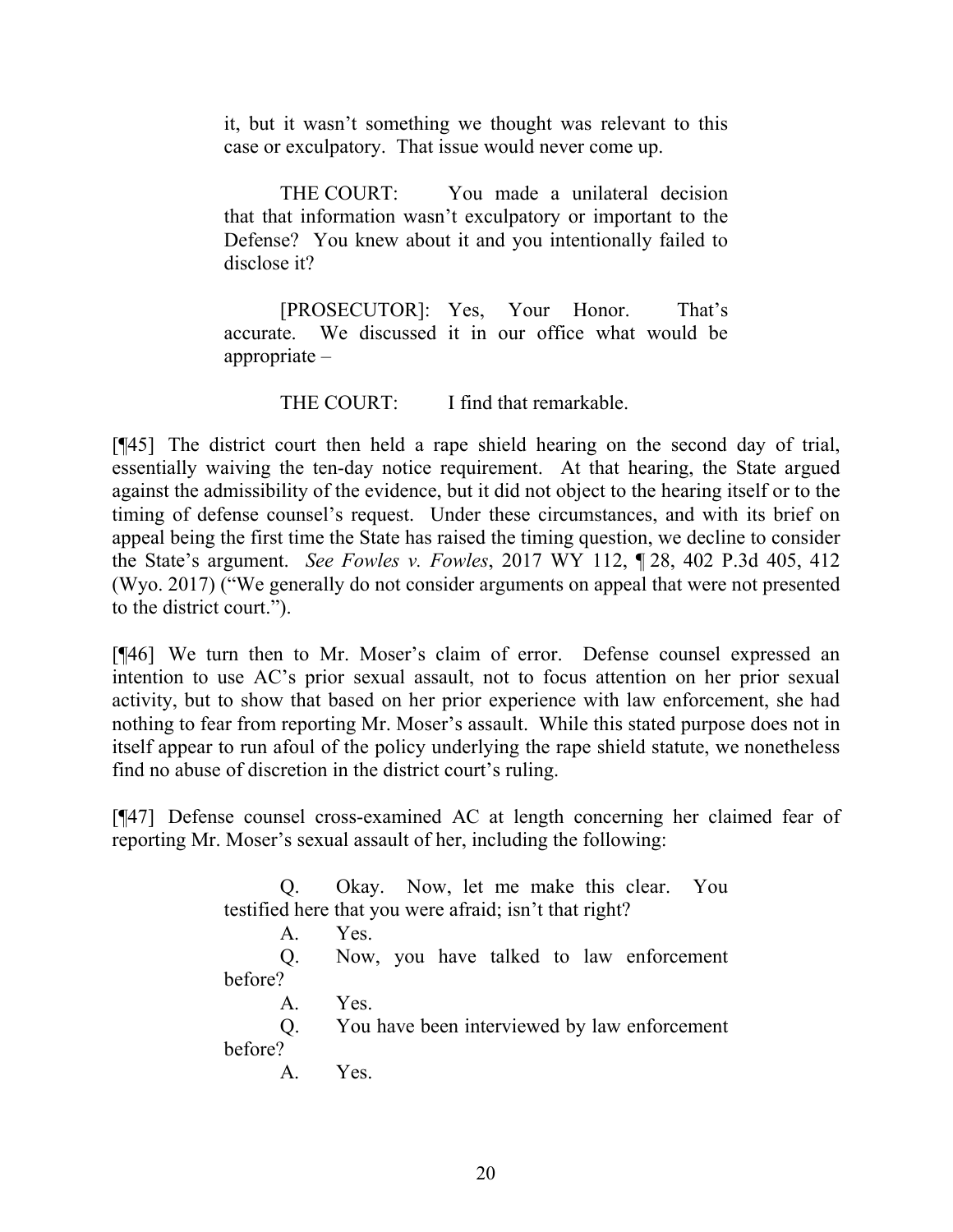Q. And you know that they're not going to blame you for this?

A. I wasn't afraid of law enforcement. I was afraid of Mr. Moser.

Q. But – yeah, but you realized that if you reported something like this, he was probably going to get arrested?

A. Yes, but I was still afraid.

Q. So even though you knew if you reported this, he would be arrested, he would be in jail, you were still afraid; is that right?

A. Yes.

\* \* \*

Q. And now, this just – can we agree that you have had significant contacts with police?

A. Yes.

Q. Can we agree that you have never adversely been treated by the police for talking to them?

A. What does that mean?

Q. Well, I mean, you were always encouraged to be candid with the police and you always were when they talked with you and when they interviewed you?

A. Yes.

Q. And you know that the police are here to protect you?

A. Yes.

Q. And you had a probation officer who was a police officer?

A. Yes.

Q. A deputy sheriff, in fact, right?

A. Yes.

Q. And you know that she would have protected

you?

A. Yes.

Q. You still didn't disclose?

A. No.

[¶48] Defense counsel was clearly permitted great latitude to question AC about her prior experience with law enforcement. The sole fact omitted from the cross-examination was AC's status as a prior sexual assault victim, and Mr. Moser has not shown how the omission of that evidence impaired his impeachment effort. More importantly, he has not shown that the probative value of the evidence would have outweighed the prejudicial effect on the victim. *See McGarvey*, ¶ 18, 325 P.3d at 456 ("[O]nly in the unusual case will the probative value of this kind of evidence substantially outweigh its highly